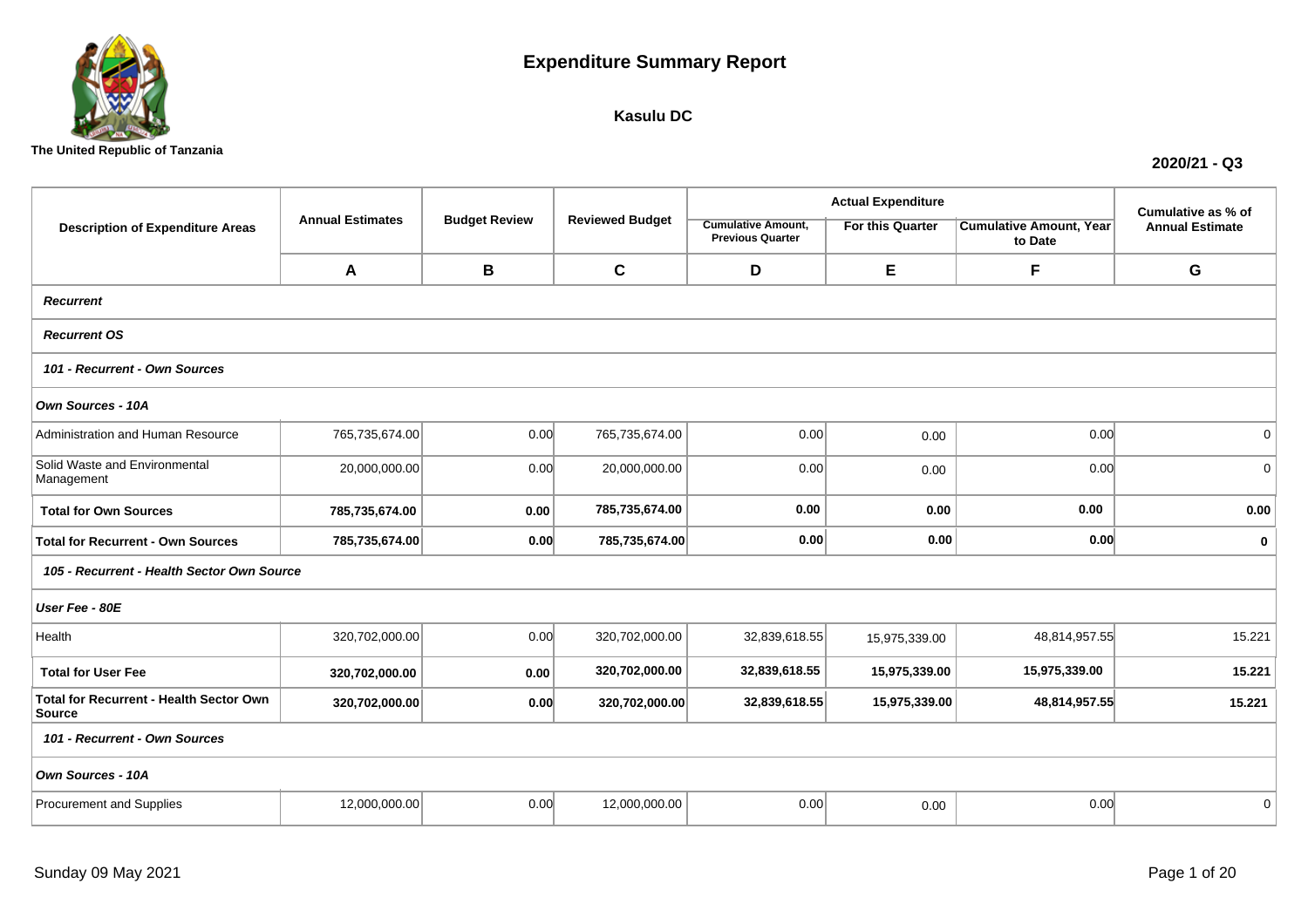|                                                                    |                         |                      |                        |                                                      | <b>Actual Expenditure</b> |                                           | Cumulative as % of     |
|--------------------------------------------------------------------|-------------------------|----------------------|------------------------|------------------------------------------------------|---------------------------|-------------------------------------------|------------------------|
| <b>Description of Expenditure Areas</b>                            | <b>Annual Estimates</b> | <b>Budget Review</b> | <b>Reviewed Budget</b> | <b>Cumulative Amount,</b><br><b>Previous Quarter</b> | <b>For this Quarter</b>   | <b>Cumulative Amount, Year</b><br>to Date | <b>Annual Estimate</b> |
|                                                                    | A                       | B                    | $\mathbf{C}$           | D                                                    | E                         | F                                         | G                      |
| <b>Total for Own Sources</b>                                       | 12,000,000.00           | 0.00                 | 12,000,000.00          | 0.00                                                 | 0.00                      | 0.00                                      | 0.00                   |
| <b>Total for Recurrent - Own Sources</b>                           | 12,000,000.00           | 0.00                 | 12,000,000.00          | 0.00                                                 | 0.00                      | 0.00                                      | $\mathbf 0$            |
| 105 - Recurrent - Health Sector Own Source                         |                         |                      |                        |                                                      |                           |                                           |                        |
| <b>Other Community Contributions - 30C</b>                         |                         |                      |                        |                                                      |                           |                                           |                        |
| Health                                                             | 60,879,266.93           | 0.00                 | 60,879,266.93          | 27,695,186.00                                        | 32,600,266.43             | 60,295,452.43                             | 99.041                 |
| <b>Total for Other Community</b><br><b>Contributions</b>           | 60,879,266.93           | 0.00                 | 60,879,266.93          | 27,695,186.00                                        | 32,600,266.43             | 32,600,266.43                             | 99.041                 |
| <b>Miscellaneous Other Collection - 10D</b>                        |                         |                      |                        |                                                      |                           |                                           |                        |
| Health                                                             | 8,932,600.50            | 0.00                 | 8,932,600.50           | 2,407,000.00                                         | 0.00                      | 2,407,000.00                              | 26.946                 |
| <b>Total for Miscellaneous Other</b><br><b>Collection</b>          | 8,932,600.50            | 0.00                 | 8,932,600.50           | 2,407,000.00                                         | 0.00                      | 0.00                                      | 89.816                 |
| <b>Total for Recurrent - Health Sector Own</b><br><b>Source</b>    | 69,811,867.43           | 0.00                 | 69,811,867.43          | 30,102,186.00                                        | 32,600,266.43             | 62,702,452.43                             | 89.816                 |
| 101 - Recurrent - Own Sources                                      |                         |                      |                        |                                                      |                           |                                           |                        |
| Own Sources - 10A                                                  |                         |                      |                        |                                                      |                           |                                           |                        |
| Administration and Human Resource                                  | 0.00                    | 0.00                 | 0.00                   | 204,657,701.40                                       | 213,896,865.29            | 418,554,566.69                            |                        |
| Information and Communication<br>Technology                        | 17,000,000.00           | 0.00                 | 17,000,000.00          | 0.00                                                 | 0.00                      | 0.00                                      | $\Omega$               |
| <b>Total for Own Sources</b>                                       | 17,000,000.00           | 0.00                 | 17,000,000.00          | 204,657,701.40                                       | 213,896,865.29            | 213,896,865.29                            | 2,462.086              |
| <b>Total for Recurrent - Own Sources</b>                           | 17,000,000.00           | 0.00                 | 17,000,000.00          | 204,657,701.40                                       | 213,896,865.29            | 418,554,566.69                            | 2,462.086              |
| 109 - Recurrent - Education Sector Own Source                      |                         |                      |                        |                                                      |                           |                                           |                        |
| <b>Other Community Contributions - 30C</b>                         |                         |                      |                        |                                                      |                           |                                           |                        |
| Primary Education                                                  | 2,260,000.00            | 0.00                 | 2,260,000.00           | 1,500,000.00                                         | 0.00                      | 1,500,000.00                              | 66.372                 |
| <b>Total for Other Community</b><br><b>Contributions</b>           | 2,260,000.00            | 0.00                 | 2,260,000.00           | 1,500,000.00                                         | 0.00                      | 0.00                                      | 66.372                 |
| <b>Total for Recurrent - Education Sector</b><br><b>Own Source</b> | 2,260,000.00            | 0.00                 | 2,260,000.00           | 1,500,000.00                                         | 0.00                      | 1,500,000.00                              | 66.372                 |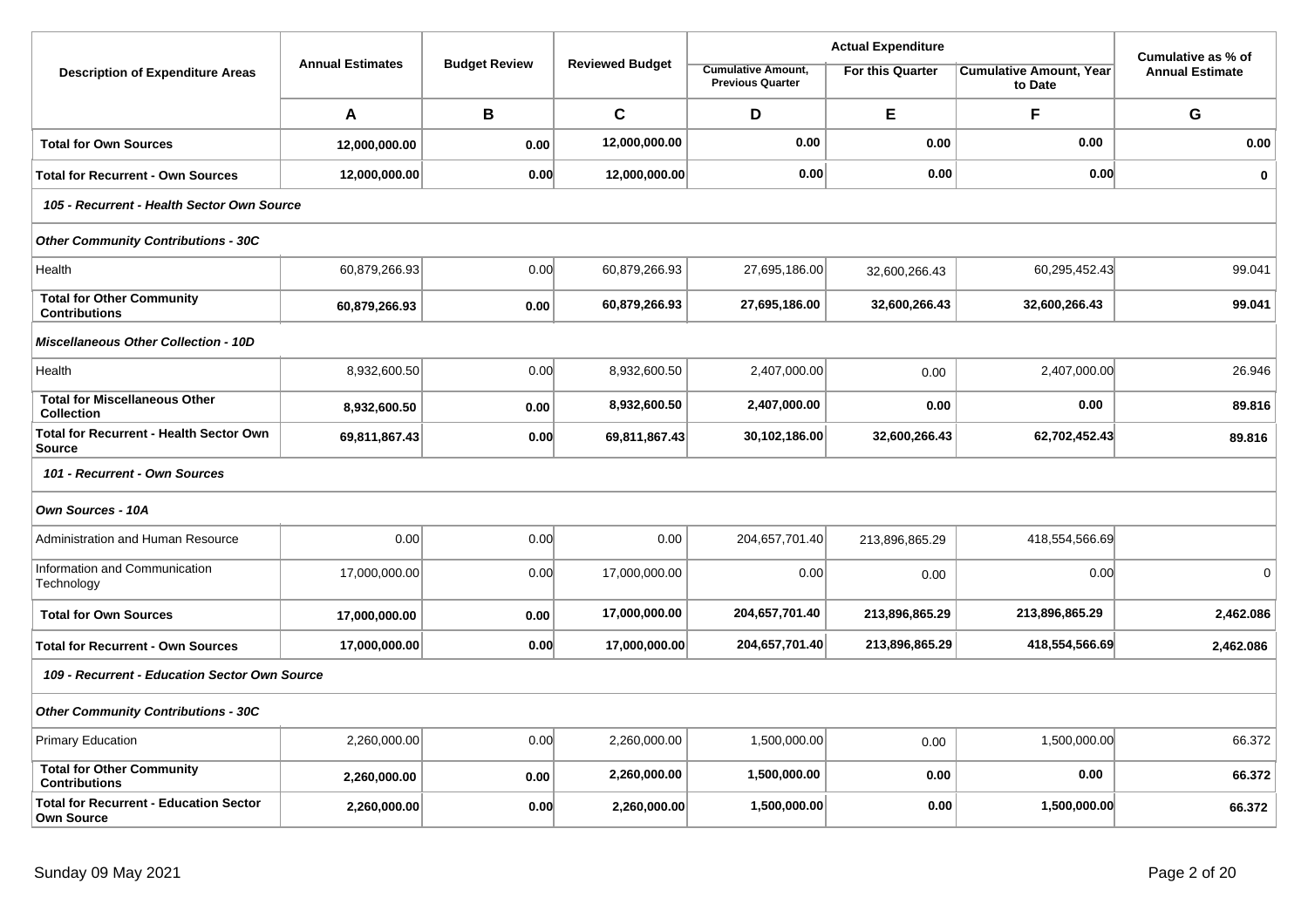|                                                                    |                         |                      |                        |                                                      | <b>Actual Expenditure</b> |                                           | Cumulative as % of     |  |  |  |  |  |
|--------------------------------------------------------------------|-------------------------|----------------------|------------------------|------------------------------------------------------|---------------------------|-------------------------------------------|------------------------|--|--|--|--|--|
| <b>Description of Expenditure Areas</b>                            | <b>Annual Estimates</b> | <b>Budget Review</b> | <b>Reviewed Budget</b> | <b>Cumulative Amount,</b><br><b>Previous Quarter</b> | For this Quarter          | <b>Cumulative Amount, Year</b><br>to Date | <b>Annual Estimate</b> |  |  |  |  |  |
|                                                                    | A                       | B                    | $\mathbf c$            | D                                                    | E                         | F                                         | G                      |  |  |  |  |  |
| 101 - Recurrent - Own Sources                                      |                         |                      |                        |                                                      |                           |                                           |                        |  |  |  |  |  |
| Own Sources - 10A                                                  |                         |                      |                        |                                                      |                           |                                           |                        |  |  |  |  |  |
| Livestock and Fisheries                                            | 9,000,000.00            | 0.00                 | 9,000,000.00           | 0.00                                                 | 0.00                      | 0.00                                      | 0 <sup>1</sup>         |  |  |  |  |  |
| Beekeeping                                                         | 10,000,000.00           | 0.00                 | 10,000,000.00          | 0.00                                                 | 0.00                      | 0.00                                      | 0                      |  |  |  |  |  |
| Planning, Statistics and Monitoring                                | 65,593,554.20           | 0.00                 | 65,593,554.20          | 0.00                                                 | 0.00                      | 0.00                                      | 0 <sup>1</sup>         |  |  |  |  |  |
| Planning, Statistics and Monitoring                                | 0.00                    | 0.00                 | 0.00                   | 5,647,000.00                                         | 300,000.00                | 5,947,000.00                              |                        |  |  |  |  |  |
| Finance and Trade                                                  | 46,000,000.00           | 0.00                 | 46,000,000.00          | 0.00                                                 | 0.00                      | 0.00                                      | 0 <sup>1</sup>         |  |  |  |  |  |
| Solid Waste and Environmental<br>Management                        | 0.00                    | 0.00                 | 0.00                   | 2,198,000.00                                         | 2,150,000.00              | 4,348,000.00                              |                        |  |  |  |  |  |
| <b>Total for Own Sources</b>                                       | 130,593,554.20          | 0.00                 | 130,593,554.20         | 7,845,000.00                                         | 2,450,000.00              | 2,450,000.00                              | 7.883                  |  |  |  |  |  |
| <b>Total for Recurrent - Own Sources</b>                           | 130,593,554.20          | 0.00                 | 130,593,554.20         | 7,845,000.00                                         | 2,450,000.00              | 10,295,000.00                             | 7.883                  |  |  |  |  |  |
| 109 - Recurrent - Education Sector Own Source                      |                         |                      |                        |                                                      |                           |                                           |                        |  |  |  |  |  |
| Secondary School Fees - 80B                                        |                         |                      |                        |                                                      |                           |                                           |                        |  |  |  |  |  |
| Secondary Education                                                | 123,420,000.00          | 0.00                 | 123,420,000.00         | 50,392,691.00                                        | 14,413,600.00             | 64,806,291.00                             | 52.509                 |  |  |  |  |  |
| <b>Total for Secondary School Fees</b>                             | 123,420,000.00          | 0.00                 | 123,420,000.00         | 50,392,691.00                                        | 14,413,600.00             | 14,413,600.00                             | 52.509                 |  |  |  |  |  |
| <b>Total for Recurrent - Education Sector</b><br><b>Own Source</b> | 123,420,000.00          | 0.00                 | 123,420,000.00         | 50,392,691.00                                        | 14,413,600.00             | 64,806,291.00                             | 52.509                 |  |  |  |  |  |
| 101 - Recurrent - Own Sources                                      |                         |                      |                        |                                                      |                           |                                           |                        |  |  |  |  |  |
| Own Sources - 10A                                                  |                         |                      |                        |                                                      |                           |                                           |                        |  |  |  |  |  |
| Health                                                             | 35,100,000.00           | 0.00                 | 35,100,000.00          | 0.00                                                 | 0.00                      | 0.00                                      | $\mathbf 0$            |  |  |  |  |  |
| Election                                                           | 17,000,000.00           | 0.00                 | 17,000,000.00          | 0.00                                                 | 0.00                      | 0.00                                      | 0                      |  |  |  |  |  |
| Land and Natural Resources                                         | 10,000,000.00           | 0.00                 | 10,000,000.00          | 0.00                                                 | 0.00                      | 0.00                                      | 0 <sup>1</sup>         |  |  |  |  |  |
| Agriculture, Irrigation and Co-operative                           | 12,000,000.00           | 0.00                 | 12,000,000.00          | 0.00                                                 | 0.00                      | 0.00                                      | 0                      |  |  |  |  |  |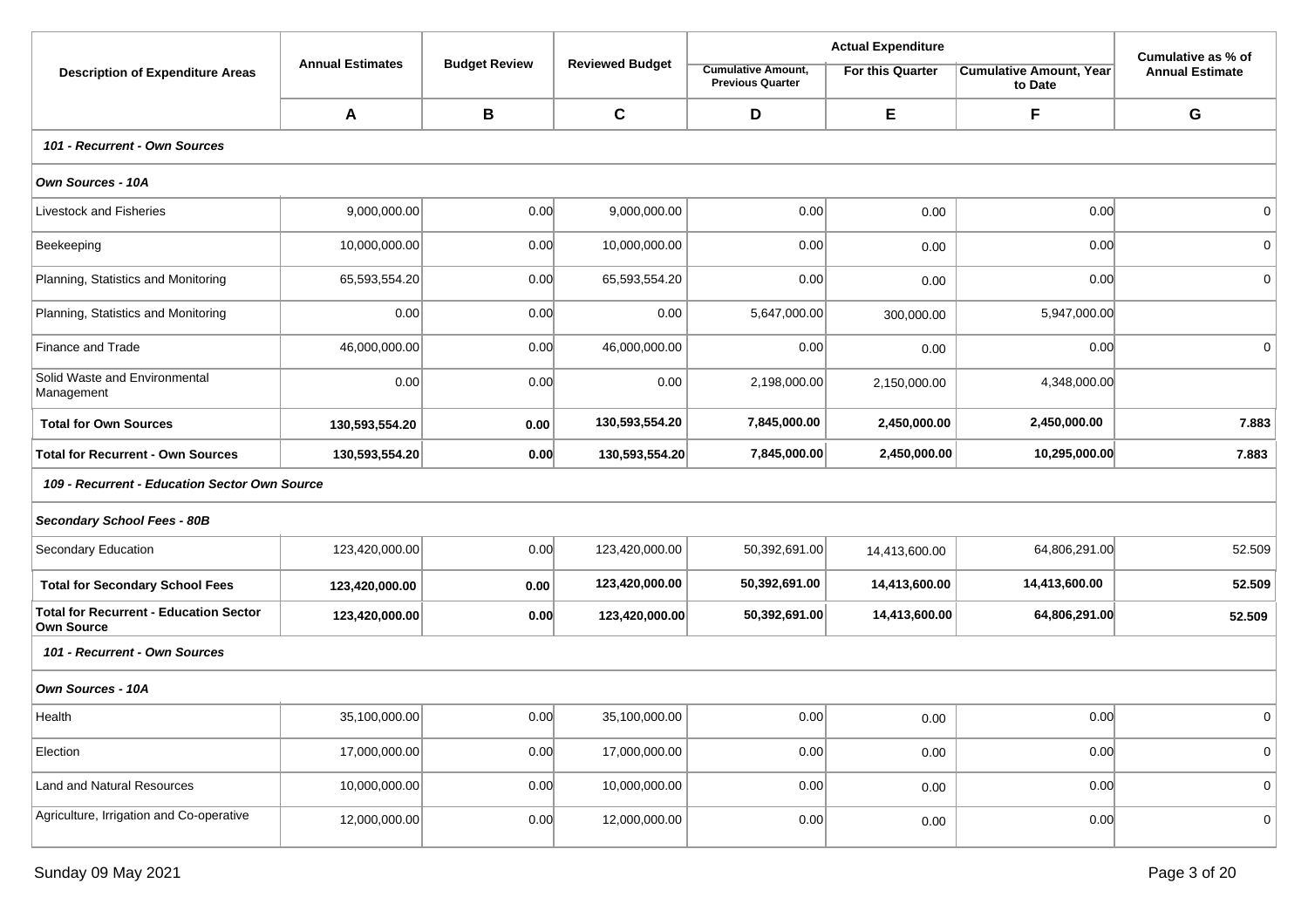|                                                                    |                         |                      |                        | <b>Actual Expenditure</b>                            |                         | Cumulative as % of                        |                        |  |  |  |
|--------------------------------------------------------------------|-------------------------|----------------------|------------------------|------------------------------------------------------|-------------------------|-------------------------------------------|------------------------|--|--|--|
| <b>Description of Expenditure Areas</b>                            | <b>Annual Estimates</b> | <b>Budget Review</b> | <b>Reviewed Budget</b> | <b>Cumulative Amount,</b><br><b>Previous Quarter</b> | <b>For this Quarter</b> | <b>Cumulative Amount, Year</b><br>to Date | <b>Annual Estimate</b> |  |  |  |
|                                                                    | A                       | В                    | $\mathbf C$            | D                                                    | E                       | F                                         | G                      |  |  |  |
| <b>Total for Own Sources</b>                                       | 74,100,000.00           | 0.00                 | 74,100,000.00          | 0.00                                                 | 0.00                    | 0.00                                      | 0.00                   |  |  |  |
| <b>Total for Recurrent - Own Sources</b>                           | 74,100,000.00           | 0.00                 | 74,100,000.00          | 0.00                                                 | 0.00                    | 0.00                                      | $\mathbf 0$            |  |  |  |
| 109 - Recurrent - Education Sector Own Source                      |                         |                      |                        |                                                      |                         |                                           |                        |  |  |  |
| <b>Miscellaneous Other Collection - 10D</b>                        |                         |                      |                        |                                                      |                         |                                           |                        |  |  |  |
| Secondary Education                                                | 1,248,727.36            | 0.00                 | 1,248,727.36           | 1,242,428.92                                         | 0.00                    | 1,242,428.92                              | 99.496                 |  |  |  |
| <b>Total for Miscellaneous Other</b><br><b>Collection</b>          | 1,248,727.36            | 0.00                 | 1,248,727.36           | 1,242,428.92                                         | 0.00                    | 0.00                                      | 99.496                 |  |  |  |
| <b>Total for Recurrent - Education Sector</b><br><b>Own Source</b> | 1,248,727.36            | 0.00                 | 1,248,727.36           | 1,242,428.92                                         | 0.00                    | 1,242,428.92                              | 99.496                 |  |  |  |
| 101 - Recurrent - Own Sources                                      |                         |                      |                        |                                                      |                         |                                           |                        |  |  |  |
| Own Sources - 10A                                                  |                         |                      |                        |                                                      |                         |                                           |                        |  |  |  |
| Finance and Trade                                                  | 0.00                    | 0.00                 | 0.00                   | 22,337,000.00                                        | 2,440,000.00            | 24,777,000.00                             |                        |  |  |  |
| <b>Total for Own Sources</b>                                       | 0.00                    | 0.00                 | 0.00                   | 22,337,000.00                                        | 2,440,000.00            | 2,440,000.00                              |                        |  |  |  |
| <b>Total for Recurrent - Own Sources</b>                           | 0.00                    | 0.00                 | 0.00                   | 22,337,000.00                                        | 2,440,000.00            | 24,777,000.00                             |                        |  |  |  |
| 105 - Recurrent - Health Sector Own Source                         |                         |                      |                        |                                                      |                         |                                           |                        |  |  |  |
| Community Health Fund - CHF/TIKA - 80A                             |                         |                      |                        |                                                      |                         |                                           |                        |  |  |  |
| Health                                                             | 214,496,570.65          | 0.00                 | 214,496,570.65         | 12,787,089.50                                        | 11,281,629.29           | 24,068,718.79                             | 11.221                 |  |  |  |
| Total for Community Health Fund -<br><b>CHF/TIKA</b>               | 214,496,570.65          | 0.00                 | 214,496,570.65         | 12,787,089.50                                        | 11,281,629.29           | 11,281,629.29                             | 11.221                 |  |  |  |
| <b>Total for Recurrent - Health Sector Own</b><br><b>Source</b>    | 214,496,570.65          | 0.00                 | 214,496,570.65         | 12,787,089.50                                        | 11,281,629.29           | 24,068,718.79                             | 11.221                 |  |  |  |
| 101 - Recurrent - Own Sources                                      |                         |                      |                        |                                                      |                         |                                           |                        |  |  |  |
| Own Sources - 10A                                                  |                         |                      |                        |                                                      |                         |                                           |                        |  |  |  |
| Community Development, Gender and<br>Youth                         | 0.00                    | 0.00                 | 0.00                   | 4,550,000.00                                         | 1,780,400.00            | 6,330,400.00                              |                        |  |  |  |
| <b>Internal Audit</b>                                              | 18,000,000.00           | 0.00                 | 18,000,000.00          | 0.00                                                 | 0.00                    | 0.00                                      | $\mathbf 0$            |  |  |  |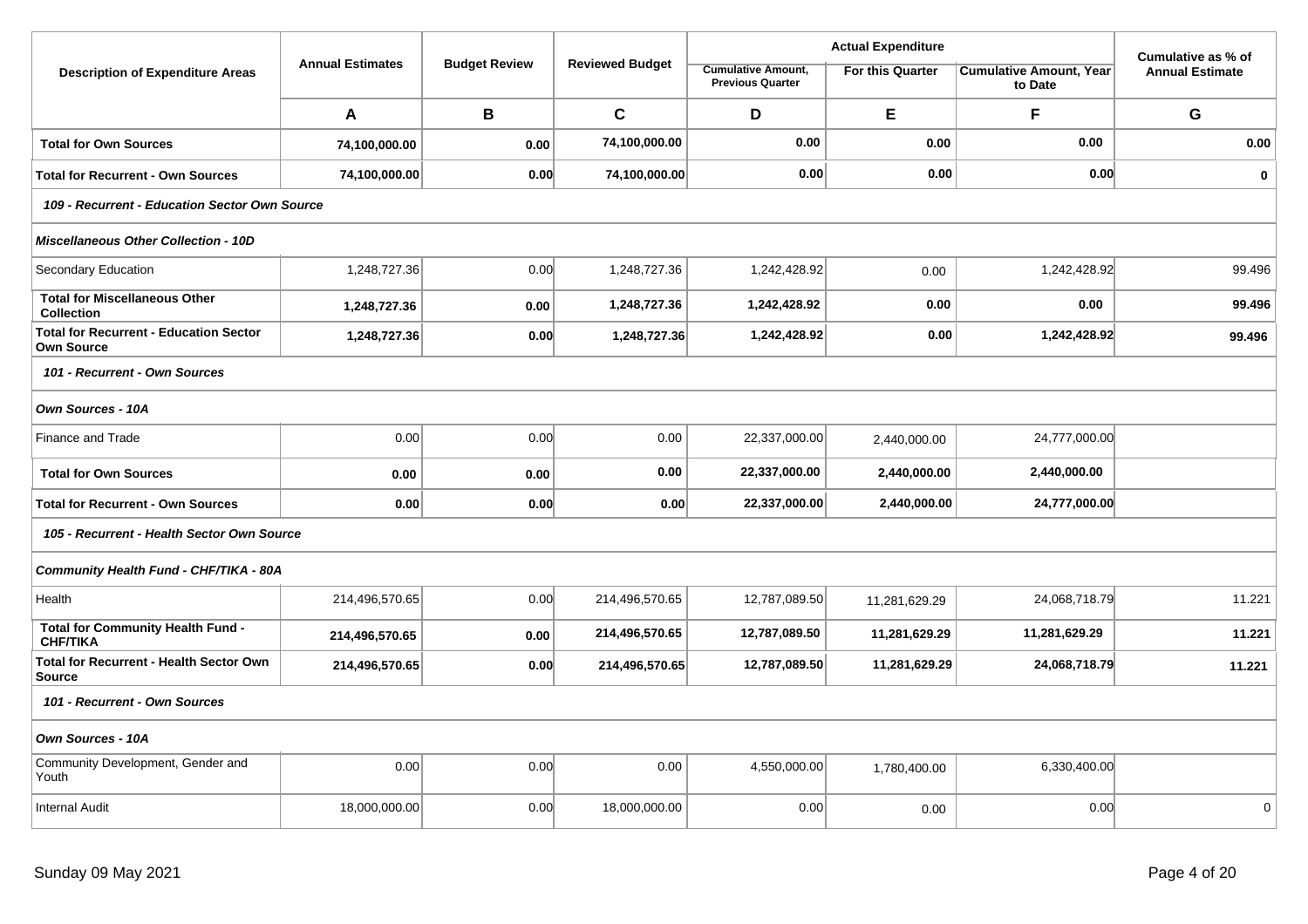|                                                           |                         |                      |                        |                                                      |                  | Cumulative as % of                        |                        |  |  |  |
|-----------------------------------------------------------|-------------------------|----------------------|------------------------|------------------------------------------------------|------------------|-------------------------------------------|------------------------|--|--|--|
| <b>Description of Expenditure Areas</b>                   | <b>Annual Estimates</b> | <b>Budget Review</b> | <b>Reviewed Budget</b> | <b>Cumulative Amount,</b><br><b>Previous Quarter</b> | For this Quarter | <b>Cumulative Amount, Year</b><br>to Date | <b>Annual Estimate</b> |  |  |  |
|                                                           | Α                       | В                    | $\mathbf c$            | D                                                    | Е                | F                                         | G                      |  |  |  |
| Information and Communication<br>Technology               | 0.00                    | 0.00                 | 0.00                   | 240,000.00                                           | 0.00             | 240,000.00                                |                        |  |  |  |
| Election                                                  | 0.00                    | 0.00                 | 0.00                   | 3,020,000.00                                         | 1,200,000.00     | 4,220,000.00                              |                        |  |  |  |
| <b>Internal Audit</b>                                     | 0.00                    | 0.00                 | 0.00                   | 2,780,000.00                                         | 2,190,000.00     | 4,970,000.00                              |                        |  |  |  |
| <b>Total for Own Sources</b>                              | 18,000,000.00           | 0.00                 | 18,000,000.00          | 10,590,000.00                                        | 5,170,400.00     | 5,170,400.00                              | 87.558                 |  |  |  |
| <b>Total for Recurrent - Own Sources</b>                  | 18,000,000.00           | 0.00                 | 18,000,000.00          | 10,590,000.00                                        | 5,170,400.00     | 15,760,400.00                             | 87.558                 |  |  |  |
| 105 - Recurrent - Health Sector Own Source                |                         |                      |                        |                                                      |                  |                                           |                        |  |  |  |
| National Health Insurance Fund - NHIF - 80D               |                         |                      |                        |                                                      |                  |                                           |                        |  |  |  |
| Health                                                    | 156,066,987.34          | 0.00                 | 156,066,987.34         | 1,814,635.00                                         | 4,059,921.00     | 5,874,556.00                              | 3.764                  |  |  |  |
| <b>Total for National Health Insurance</b><br>Fund - NHIF | 156,066,987.34          | 0.00                 | 156,066,987.34         | 1,814,635.00                                         | 4,059,921.00     | 4,059,921.00                              | 3.764                  |  |  |  |
| <b>Total for Recurrent - Health Sector Own</b><br>Source  | 156,066,987.34          | 0.00                 | 156,066,987.34         | 1,814,635.00                                         | 4,059,921.00     | 5,874,556.00                              | 3.764                  |  |  |  |
| 101 - Recurrent - Own Sources                             |                         |                      |                        |                                                      |                  |                                           |                        |  |  |  |
| Own Sources - 10A                                         |                         |                      |                        |                                                      |                  |                                           |                        |  |  |  |
| <b>Land and Natural Resources</b>                         | 0.00                    | 0.00                 | 0.00                   | 1,650,000.00                                         | 0.00             | 1,650,000.00                              |                        |  |  |  |
| <b>Procurement and Supplies</b>                           | 0.00                    | 0.00                 | 0.00                   | 0.00                                                 | 2,096,000.00     | 2,096,000.00                              |                        |  |  |  |
| Health                                                    | 0.00                    | 0.00                 | 0.00                   | 0.00                                                 | 1,440,000.00     | 1,440,000.00                              |                        |  |  |  |
| Livestock and Fisheries                                   | 0.00                    | 0.00                 | 0.00                   | 1,846,000.00                                         | 0.00             | 1,846,000.00                              |                        |  |  |  |
| Community Development, Gender and<br>Youth                | 15,000,000.00           | 0.00                 | 15,000,000.00          | 0.00                                                 | 0.00             | 0.00                                      | $\mathbf 0$            |  |  |  |
| Legal                                                     | 17,000,000.00           | 0.00                 | 17,000,000.00          | 0.00                                                 | 0.00             | 0.00                                      | $\Omega$               |  |  |  |
| <b>Total for Own Sources</b>                              | 32,000,000.00           | 0.00                 | 32,000,000.00          | 3,496,000.00                                         | 3,536,000.00     | 3,536,000.00                              | 21.975                 |  |  |  |
| <b>Total for Recurrent - Own Sources</b>                  | 32,000,000.00           | 0.00                 | 32,000,000.00          | 3,496,000.00                                         | 3,536,000.00     | 7,032,000.00                              | 21.975                 |  |  |  |
| <b>Total for Recurrent OS</b>                             | 17,000,000.00           | 0.00                 | 1,957,435,380.98       | 379,604,350.37                                       | 305,824,021.01   | 685,428,371.38                            | 35.017                 |  |  |  |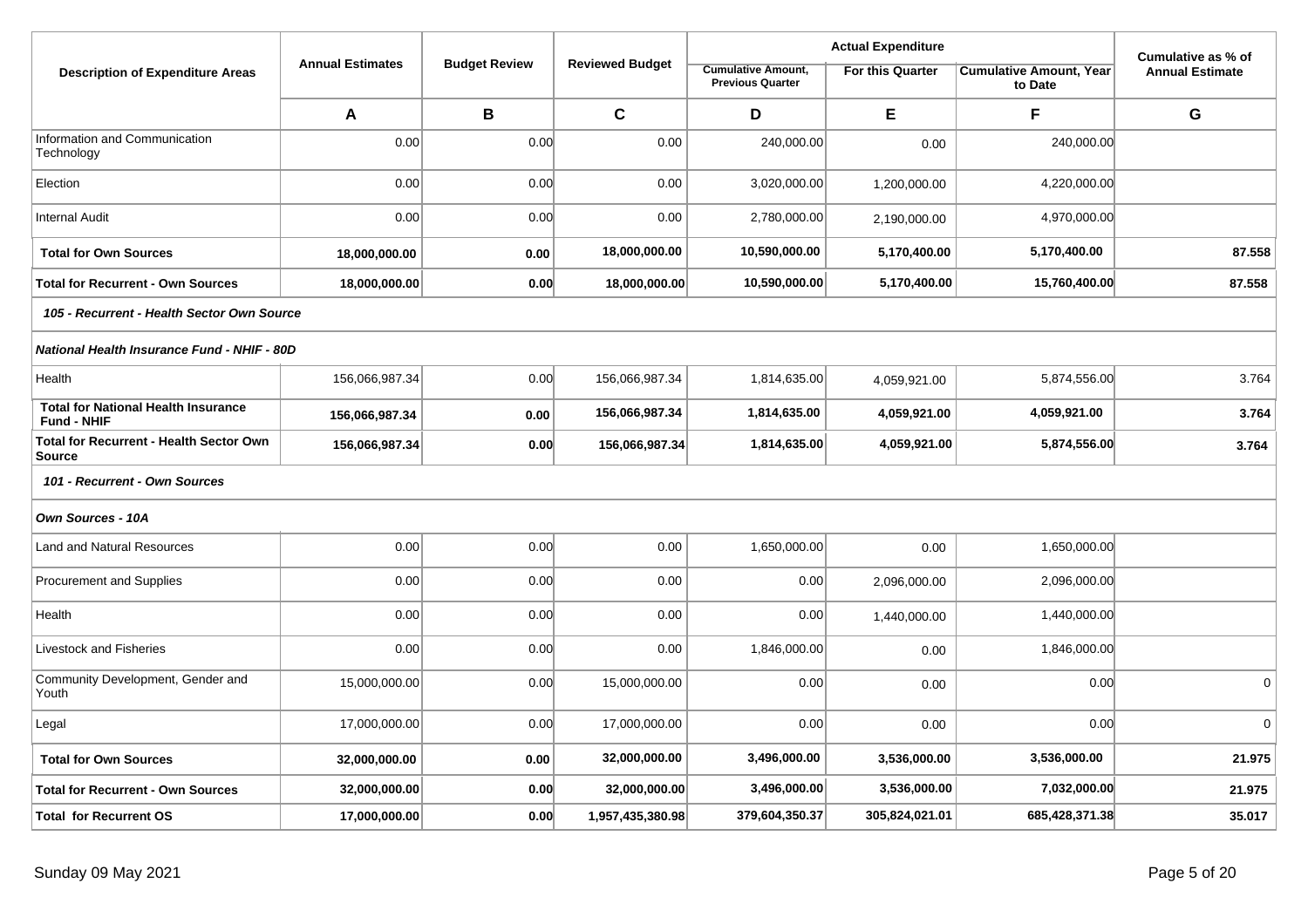|                                                                          |                                               |                      |                        |                                                      | <b>Actual Expenditure</b> |                                           | Cumulative as % of     |  |  |  |  |
|--------------------------------------------------------------------------|-----------------------------------------------|----------------------|------------------------|------------------------------------------------------|---------------------------|-------------------------------------------|------------------------|--|--|--|--|
| <b>Description of Expenditure Areas</b>                                  | <b>Annual Estimates</b>                       | <b>Budget Review</b> | <b>Reviewed Budget</b> | <b>Cumulative Amount,</b><br><b>Previous Quarter</b> | <b>For this Quarter</b>   | <b>Cumulative Amount, Year</b><br>to Date | <b>Annual Estimate</b> |  |  |  |  |
|                                                                          | Α                                             | B                    | $\mathbf c$            | D                                                    | E                         | F                                         | G                      |  |  |  |  |
| <b>Recurrent OC</b>                                                      |                                               |                      |                        |                                                      |                           |                                           |                        |  |  |  |  |
| 102 - Recurrent - Other Charges                                          |                                               |                      |                        |                                                      |                           |                                           |                        |  |  |  |  |
| Other Charge Grants (OC Proper) General Admin - 20N                      |                                               |                      |                        |                                                      |                           |                                           |                        |  |  |  |  |
| Beekeeping                                                               | 8,000,000.00                                  | 0.00                 | 8,000,000.00           | 120,000.00                                           | 2,412,608.00              | 2,532,608.00                              | 31.658                 |  |  |  |  |
| Administration and Human Resource                                        | 60,480,400.00                                 | 0.00                 | 60,480,400.00          | 16,620,000.00                                        | 15,639,200.00             | 32,259,200.00                             | 53.338                 |  |  |  |  |
| Internal Audit                                                           | 18,000,000.00                                 | 0.00                 | 18,000,000.00          | 4,560,000.00                                         | 2,100,000.00              | 6,660,000.00                              | 37                     |  |  |  |  |
| <b>Total for Other Charge Grants (OC</b><br>Proper) General Admin        | 86,480,400.00                                 | 0.00                 | 86,480,400.00          | 21,300,000.00                                        | 20,151,808.00             | 20,151,808.00                             | 47.932                 |  |  |  |  |
| <b>Total for Recurrent - Other Charges</b>                               | 86,480,400.00                                 | 0.00                 | 86,480,400.00          | 21,300,000.00                                        | 20,151,808.00             | 41,451,808.00                             | 47.932                 |  |  |  |  |
| 106 - Recurrent - Health Sector Other Charges                            |                                               |                      |                        |                                                      |                           |                                           |                        |  |  |  |  |
| Other Charge Grants (OC Proper) Health Sector - 20M                      |                                               |                      |                        |                                                      |                           |                                           |                        |  |  |  |  |
| Health                                                                   | 55,350,000.00                                 | 0.00                 | 55,350,000.00          | 0.00                                                 | 0.00                      | 0.00                                      | $\mathbf 0$            |  |  |  |  |
| <b>Total for Other Charge Grants (OC</b><br><b>Proper) Health Sector</b> | 55,350,000.00                                 | 0.00                 | 55,350,000.00          | 0.00                                                 | 0.00                      | 0.00                                      | 0.00                   |  |  |  |  |
| <b>Total for Recurrent - Health Sector Other</b><br><b>Charges</b>       | 55,350,000.00                                 | 0.00                 | 55,350,000.00          | 0.00                                                 | 0.00                      | 0.00                                      | $\mathbf 0$            |  |  |  |  |
| 102 - Recurrent - Other Charges                                          |                                               |                      |                        |                                                      |                           |                                           |                        |  |  |  |  |
| Other Charge Grants (OC Proper) General Admin - 20N                      |                                               |                      |                        |                                                      |                           |                                           |                        |  |  |  |  |
| Finance and Trade                                                        | 17,567,600.00                                 | 0.00                 | 17,567,600.00          | 4,760,000.00                                         | 0.00                      | 4,760,000.00                              | 27.095                 |  |  |  |  |
| <b>Total for Other Charge Grants (OC</b><br><b>Proper) General Admin</b> | 17,567,600.00                                 | 0.00                 | 17,567,600.00          | 4,760,000.00                                         | 0.00                      | 0.00                                      | 27.095                 |  |  |  |  |
| <b>Total for Recurrent - Other Charges</b>                               | 17,567,600.00                                 | 0.00                 | 17,567,600.00          | 4,760,000.00                                         | 0.00                      | 4,760,000.00                              | 27.095                 |  |  |  |  |
|                                                                          | 106 - Recurrent - Health Sector Other Charges |                      |                        |                                                      |                           |                                           |                        |  |  |  |  |
| Other Charge Grants (OC Proper) Health Sector - 20M                      |                                               |                      |                        |                                                      |                           |                                           |                        |  |  |  |  |
| Health                                                                   | 0.00                                          | 0.00                 | 0.00                   | 12,700,260.00                                        | 7,749,000.00              | 20,449,260.00                             |                        |  |  |  |  |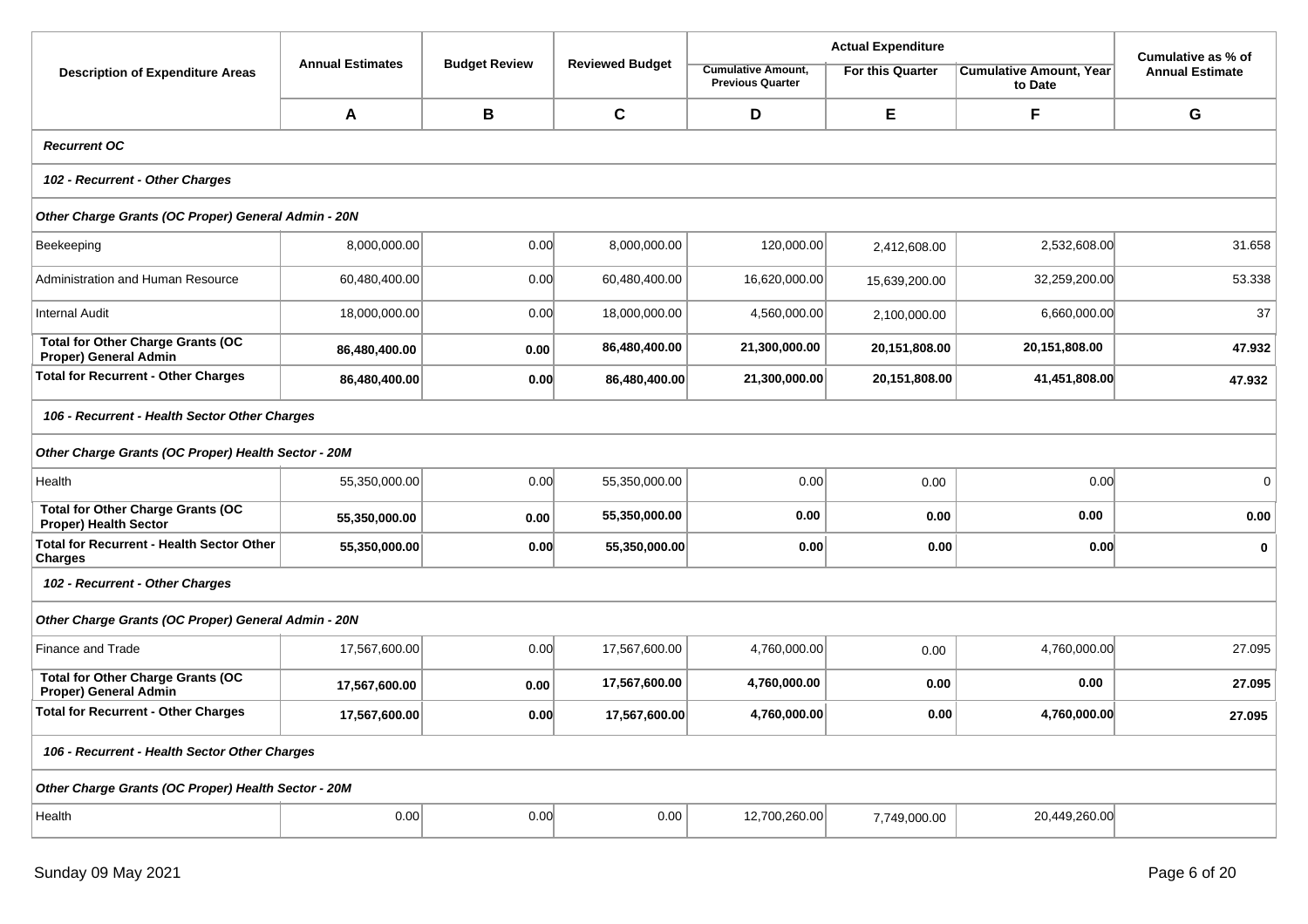|                                                                             |                         |                      |                        |                                                      | Cumulative as % of      |                                           |                        |  |  |  |
|-----------------------------------------------------------------------------|-------------------------|----------------------|------------------------|------------------------------------------------------|-------------------------|-------------------------------------------|------------------------|--|--|--|
| <b>Description of Expenditure Areas</b>                                     | <b>Annual Estimates</b> | <b>Budget Review</b> | <b>Reviewed Budget</b> | <b>Cumulative Amount,</b><br><b>Previous Quarter</b> | <b>For this Quarter</b> | <b>Cumulative Amount, Year</b><br>to Date | <b>Annual Estimate</b> |  |  |  |
|                                                                             | A                       | B                    | $\mathbf c$            | D                                                    | Е                       | F                                         | G                      |  |  |  |
| <b>Total for Other Charge Grants (OC</b><br><b>Proper) Health Sector</b>    | 0.00                    | 0.00                 | 0.00                   | 12,700,260.00                                        | 7,749,000.00            | 7,749,000.00                              |                        |  |  |  |
| <b>Total for Recurrent - Health Sector Other</b><br><b>Charges</b>          | 0.00                    | 0.00                 | 0.00                   | 12,700,260.00                                        | 7,749,000.00            | 20,449,260.00                             |                        |  |  |  |
| 102 - Recurrent - Other Charges                                             |                         |                      |                        |                                                      |                         |                                           |                        |  |  |  |
| Other Charge Grants (OC Proper) General Admin - 20N                         |                         |                      |                        |                                                      |                         |                                           |                        |  |  |  |
| Planning, Statistics and Monitoring                                         | 25,440,000.00           | 0.00                 | 25,440,000.00          | 7,787,000.00                                         | 6,449,947.20            | 14,236,947.20                             | 55.963                 |  |  |  |
| Procurement and Supplies                                                    | 5,000,000.00            | 0.00                 | 5,000,000.00           | 210,000.00                                           | 1,050,000.00            | 1,260,000.00                              | 25.2                   |  |  |  |
| <b>Total for Other Charge Grants (OC</b><br><b>Proper) General Admin</b>    | 30,440,000.00           | 0.00                 | 30,440,000.00          | 7,997,000.00                                         | 7,499,947.20            | 7,499,947.20                              | 50.91                  |  |  |  |
| Other Charge Grants (OC Proper) Agric & Livestock - 20P                     |                         |                      |                        |                                                      |                         |                                           |                        |  |  |  |
| Agriculture, Irrigation and Co-operative                                    | 10,938,400.00           | 0.00                 | 10,938,400.00          | 3,516,000.00                                         | 600,000.00              | 4,116,000.00                              | 37.629                 |  |  |  |
| <b>Total for Other Charge Grants (OC</b><br>Proper) Agric & Livestock       | 10,938,400.00           | 0.00                 | 10,938,400.00          | 3,516,000.00                                         | 600,000.00              | 600,000.00                                | 47.399                 |  |  |  |
| Other Charge Grants (OC Proper) General Admin - 20N                         |                         |                      |                        |                                                      |                         |                                           |                        |  |  |  |
| Solid Waste and Environmental<br>Management                                 | 10,000,000.00           | 0.00                 | 10,000,000.00          | 3,396,600.00                                         | 2,099,794.00            | 5,496,394.00                              | 54.964                 |  |  |  |
| <b>Total for Other Charge Grants (OC</b><br>Proper) General Admin           | 10,000,000.00           | 0.00                 | 10,000,000.00          | 3,396,600.00                                         | 2,099,794.00            | 2,099,794.00                              | 48.871                 |  |  |  |
| <b>Total for Recurrent - Other Charges</b>                                  | 51,378,400.00           | 0.00                 | 51,378,400.00          | 14,909,600.00                                        | 10,199,741.20           | 25,109,341.20                             | 48.871                 |  |  |  |
| 110 - Recurrent - Education Sector Other Charges                            |                         |                      |                        |                                                      |                         |                                           |                        |  |  |  |
| Other Charge Grants (OC Proper) Education Sector - 20U                      |                         |                      |                        |                                                      |                         |                                           |                        |  |  |  |
| <b>Primary Education</b>                                                    | 637,971,999.98          | 0.00                 | 637,971,999.98         | 403,136,980.50                                       | 104,327,080.00          | 507,464,060.50                            | 79.543                 |  |  |  |
| <b>Total for Other Charge Grants (OC</b><br><b>Proper) Education Sector</b> | 637,971,999.98          | $0.00\,$             | 637,971,999.98         | 403,136,980.50                                       | 104,327,080.00          | 104,327,080.00                            | 79.543                 |  |  |  |
| <b>Total for Recurrent - Education Sector</b><br><b>Other Charges</b>       | 637,971,999.98          | 0.00                 | 637,971,999.98         | 403,136,980.50                                       | 104,327,080.00          | 507,464,060.50                            | 79.543                 |  |  |  |
| 102 - Recurrent - Other Charges                                             |                         |                      |                        |                                                      |                         |                                           |                        |  |  |  |
| Other Charge Grants (OC Proper) General Admin - 20N                         |                         |                      |                        |                                                      |                         |                                           |                        |  |  |  |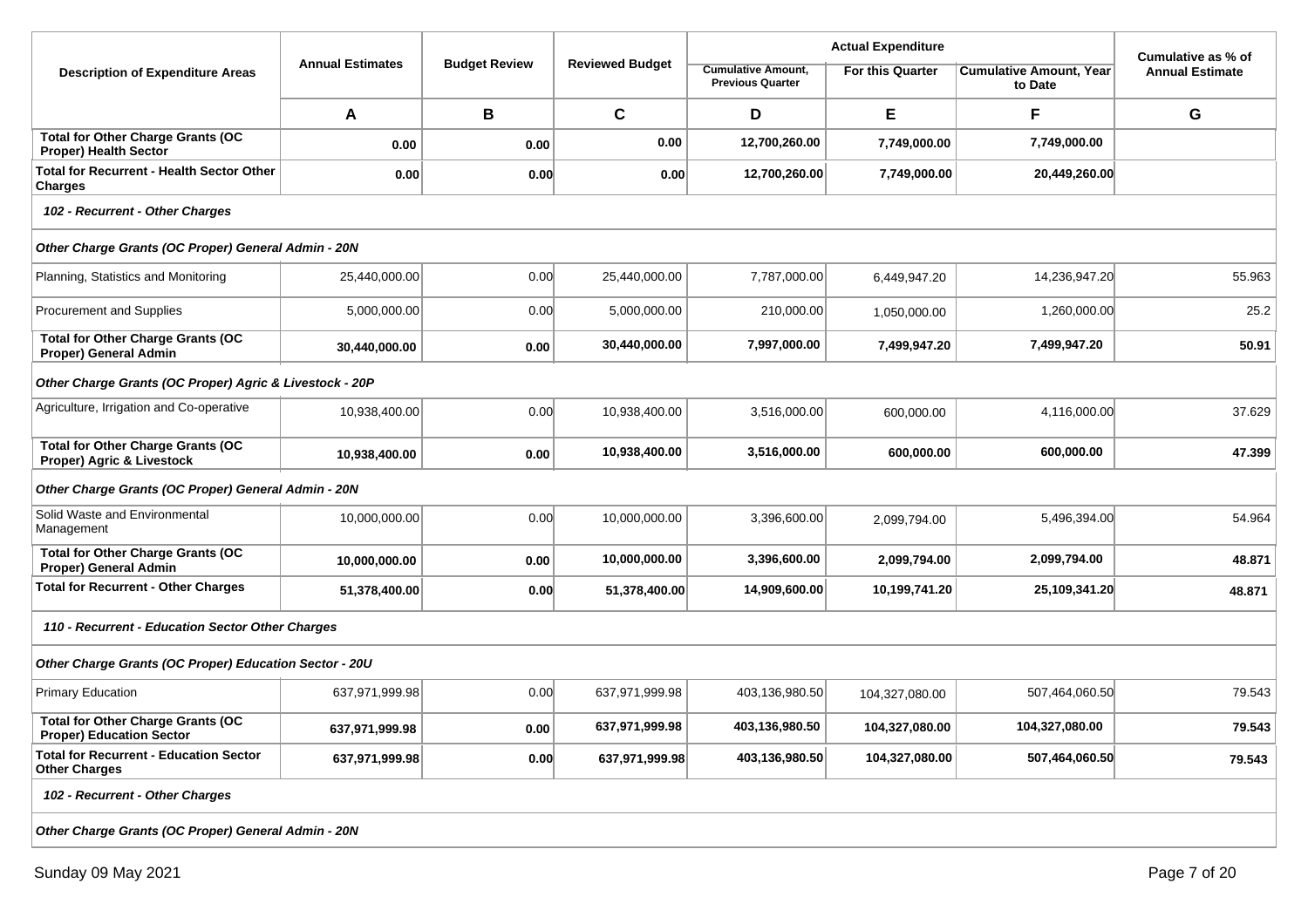|                                                                             |                         |                      |                        |                                                      |                         | Cumulative as % of                        |                        |  |  |
|-----------------------------------------------------------------------------|-------------------------|----------------------|------------------------|------------------------------------------------------|-------------------------|-------------------------------------------|------------------------|--|--|
| <b>Description of Expenditure Areas</b>                                     | <b>Annual Estimates</b> | <b>Budget Review</b> | <b>Reviewed Budget</b> | <b>Cumulative Amount,</b><br><b>Previous Quarter</b> | <b>For this Quarter</b> | <b>Cumulative Amount. Year</b><br>to Date | <b>Annual Estimate</b> |  |  |
|                                                                             | A                       | В                    | $\mathbf C$            | D                                                    | E                       | F                                         | G                      |  |  |
| Legal                                                                       | 6,000,000.00            | 0.00                 | 6,000,000.00           | 0.00                                                 | 0.00                    | 0.00                                      | $\mathbf 0$            |  |  |
| Community Development, Gender and<br>Youth                                  | 10,000,000.00           | 0.00                 | 10,000,000.00          | 1,940,000.00                                         | 1,260,000.00            | 3,200,000.00                              | 32                     |  |  |
| <b>Land and Natural Resources</b>                                           | 19,626,000.00           | 0.00                 | 19,626,000.00          | 1,870,000.00                                         | 1,459,433.50            | 3,329,433.50                              | 16.964                 |  |  |
| <b>Total for Other Charge Grants (OC</b><br>Proper) General Admin           | 35,626,000.00           | 0.00                 | 35,626,000.00          | 3,810,000.00                                         | 2,719,433.50            | 2,719,433.50                              | 18.328                 |  |  |
| <b>Total for Recurrent - Other Charges</b>                                  | 35,626,000.00           | 0.00                 | 35,626,000.00          | 3,810,000.00                                         | 2,719,433.50            | 6,529,433.50                              | 18.328                 |  |  |
| 110 - Recurrent - Education Sector Other Charges                            |                         |                      |                        |                                                      |                         |                                           |                        |  |  |
| Other Charge Grants (OC Proper) Education Sector - 20U                      |                         |                      |                        |                                                      |                         |                                           |                        |  |  |
| Secondary Education                                                         | 253,710,000.00          | 0.00                 | 253,710,000.00         | 191,948,200.00                                       | 23,382,179.00           | 215,330,379.00                            | 84.873                 |  |  |
| <b>Total for Other Charge Grants (OC</b><br><b>Proper) Education Sector</b> | 253,710,000.00          | 0.00                 | 253,710,000.00         | 191,948,200.00                                       | 23,382,179.00           | 23,382,179.00                             | 84.873                 |  |  |
| <b>Total for Recurrent - Education Sector</b><br><b>Other Charges</b>       | 253,710,000.00          | 0.00                 | 253,710,000.00         | 191,948,200.00                                       | 23,382,179.00           | 215,330,379.00                            | 84.873                 |  |  |
| 102 - Recurrent - Other Charges                                             |                         |                      |                        |                                                      |                         |                                           |                        |  |  |
| Other Charge Grants (OC Proper) Agric & Livestock - 20P                     |                         |                      |                        |                                                      |                         |                                           |                        |  |  |
| Livestock and Fisheries                                                     | 7,425,600.00            | 0.00                 | 7,425,600.00           | 0.00                                                 | 218,985.00              | 218,985.00                                | 2.949                  |  |  |
| <b>Total for Other Charge Grants (OC</b><br>Proper) Agric & Livestock       | 7,425,600.00            | 0.00                 | 7,425,600.00           | 0.00                                                 | 218,985.00              | 218,985.00                                | 2.949                  |  |  |
| Other Charge Grants (OC Proper) Works - 20R                                 |                         |                      |                        |                                                      |                         |                                           |                        |  |  |
| Works                                                                       | 19,360,000.00           | 0.00                 | 19,360,000.00          | 900,000.00                                           | 5,379,579.00            | 6,279,579.00                              | 32.436                 |  |  |
| <b>Total for Other Charge Grants (OC</b><br>Proper) Works                   | 19,360,000.00           | 0.00                 | 19,360,000.00          | 900,000.00                                           | 5,379,579.00            | 5,379,579.00                              | 24.261                 |  |  |
| <b>Total for Recurrent - Other Charges</b>                                  | 26,785,600.00           | 0.00                 | 26,785,600.00          | 900,000.00                                           | 5,598,564.00            | 6,498,564.00                              | 24.261                 |  |  |
| <b>Total for Recurrent OC</b>                                               | 19,360,000.00           | 0.00                 | 1,164,869,999.98       | 653,465,040.50                                       | 174,127,805.70          | 827,592,846.20                            | 71.046                 |  |  |
| <b>Recurrent OS</b>                                                         |                         |                      |                        |                                                      |                         |                                           |                        |  |  |
| 108 - Recurrent - Health Sector Others                                      |                         |                      |                        |                                                      |                         |                                           |                        |  |  |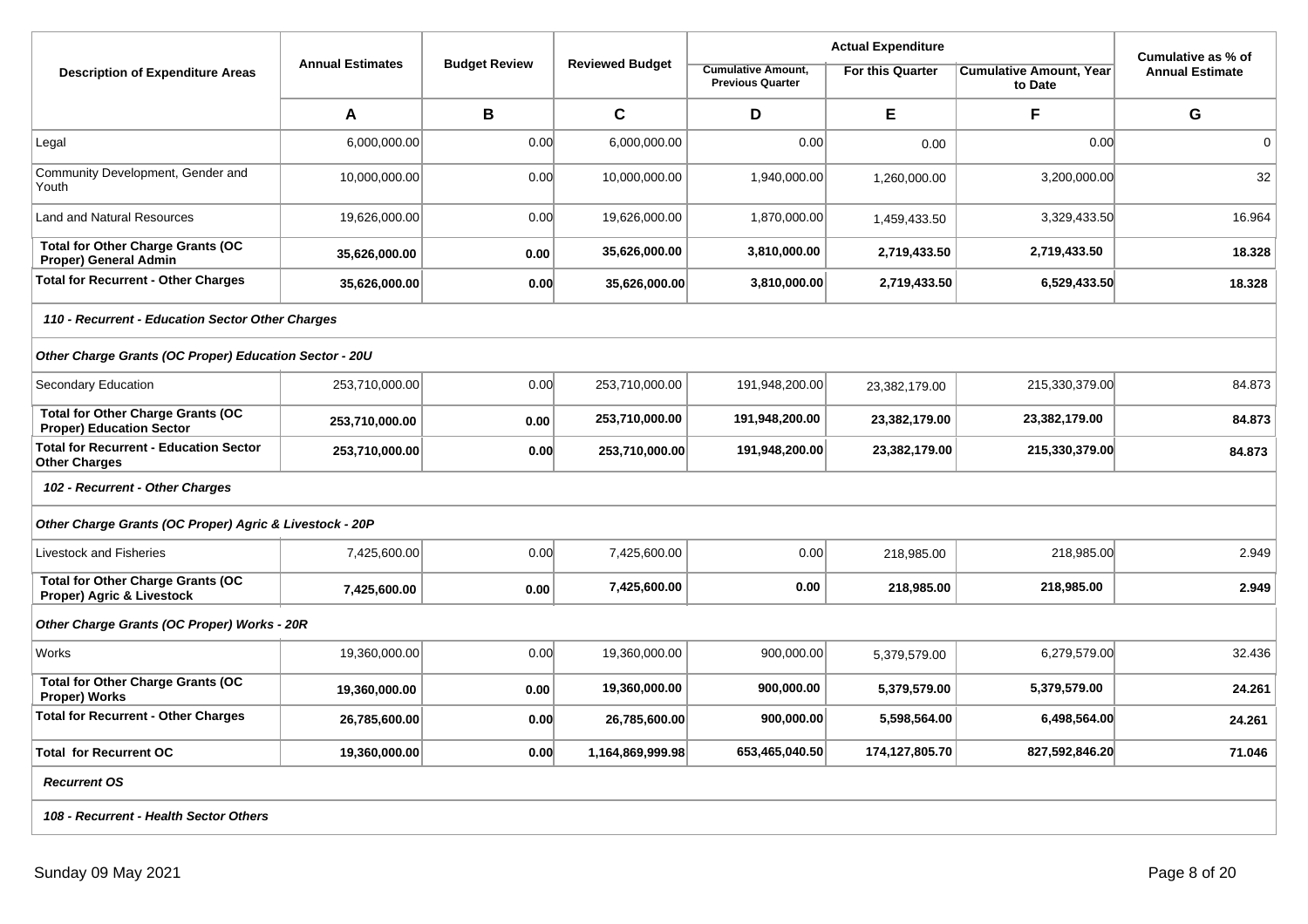|                                                                   |                         |                      | <b>Reviewed Budget</b> |                                                      |                         | Cumulative as % of                        |                        |
|-------------------------------------------------------------------|-------------------------|----------------------|------------------------|------------------------------------------------------|-------------------------|-------------------------------------------|------------------------|
| <b>Description of Expenditure Areas</b>                           | <b>Annual Estimates</b> | <b>Budget Review</b> |                        | <b>Cumulative Amount,</b><br><b>Previous Quarter</b> | <b>For this Quarter</b> | <b>Cumulative Amount, Year</b><br>to Date | <b>Annual Estimate</b> |
|                                                                   | A                       | B                    | $\mathbf{C}$           | D                                                    | E                       | F                                         | G                      |
| On Call Grants - 20D                                              |                         |                      |                        |                                                      |                         |                                           |                        |
| Health                                                            | 21,224,000.00           | 0.00                 | 21,224,000.00          | 0.00                                                 | 0.00                    | 0.00                                      | 0                      |
| <b>Total for On Call Grants</b>                                   | 21,224,000.00           | 0.00                 | 21,224,000.00          | 0.00                                                 | 0.00                    | 0.00                                      | 0.00                   |
| Central Government via MSD - 30D                                  |                         |                      |                        |                                                      |                         |                                           |                        |
| Health                                                            | 623,899,423.00          | 0.00                 | 623,899,423.00         | 0.00                                                 | 1,392,231.52            | 1,392,231.52                              | 0.223                  |
| <b>Total for Central Government via MSD</b>                       | 623,899,423.00          | 0.00                 | 623,899,423.00         | 0.00                                                 | 1,392,231.52            | 1,392,231.52                              | 0.216                  |
| Result Based Financing - RBF - Z02                                |                         |                      |                        |                                                      |                         |                                           |                        |
| Health                                                            | 959,020,322.00          | 0.00                 | 959,020,322.00         | 1,100,000.00                                         | 2,412,960.00            | 3,512,960.00                              | 0.366                  |
| <b>Total for Result Based Financing - RBF</b>                     | 959,020,322.00          | 0.00                 | 959,020,322.00         | 1,100,000.00                                         | 2,412,960.00            | 2,412,960.00                              | 0.306                  |
| <b>Tanzania Health Promotion Support-THPS - L24</b>               |                         |                      |                        |                                                      |                         |                                           |                        |
| Health                                                            | 144,451,250.00          | 0.00                 | 144,451,250.00         | 10,367,410.00                                        | 3,178,123.57            | 13,545,533.57                             | 9.377                  |
| <b>Total for Tanzania Health Promotion</b><br><b>Support-THPS</b> | 144,451,250.00          | 0.00                 | 144,451,250.00         | 10,367,410.00                                        | 3,178,123.57            | 3,178,123.57                              | 1.055                  |
| <b>Total for Recurrent - Health Sector</b><br><b>Others</b>       | 1,748,594,995.00        | 0.00                 | 1,748,594,995.00       | 11,467,410.00                                        | 6,983,315.09            | 18,450,725.09                             | 1.055                  |
| <b>Total for Recurrent OS</b>                                     | 144,451,250.00          | 0.00                 | 1,748,594,995.00       | 11,467,410.00                                        | 6,983,315.09            | 18,450,725.09                             | 1.055                  |
| <b>Total for Recurrent</b>                                        | 4,870,900,375.96        | 0.00                 | 4,870,900,375.96       | 1,044,536,800.87                                     | 3,178,123.57            | 1,531,471,942.67                          | 31.441                 |
| PE                                                                |                         |                      |                        |                                                      |                         |                                           |                        |
|                                                                   |                         |                      |                        |                                                      |                         |                                           |                        |
| 104 - Recurrent - PE Grants                                       |                         |                      |                        |                                                      |                         |                                           |                        |
| PE Grants - 20V                                                   |                         |                      |                        |                                                      |                         |                                           |                        |
| Works                                                             | 188,451,000.00          | 0.00                 | 188,451,000.00         | 0.00                                                 | 0.00                    | 0.00                                      | $\mathbf 0$            |
| <b>Livestock and Fisheries</b>                                    | 341,637,000.00          | 0.00                 | 341,637,000.00         | 0.00                                                 | 0.00                    | 0.00                                      | 0                      |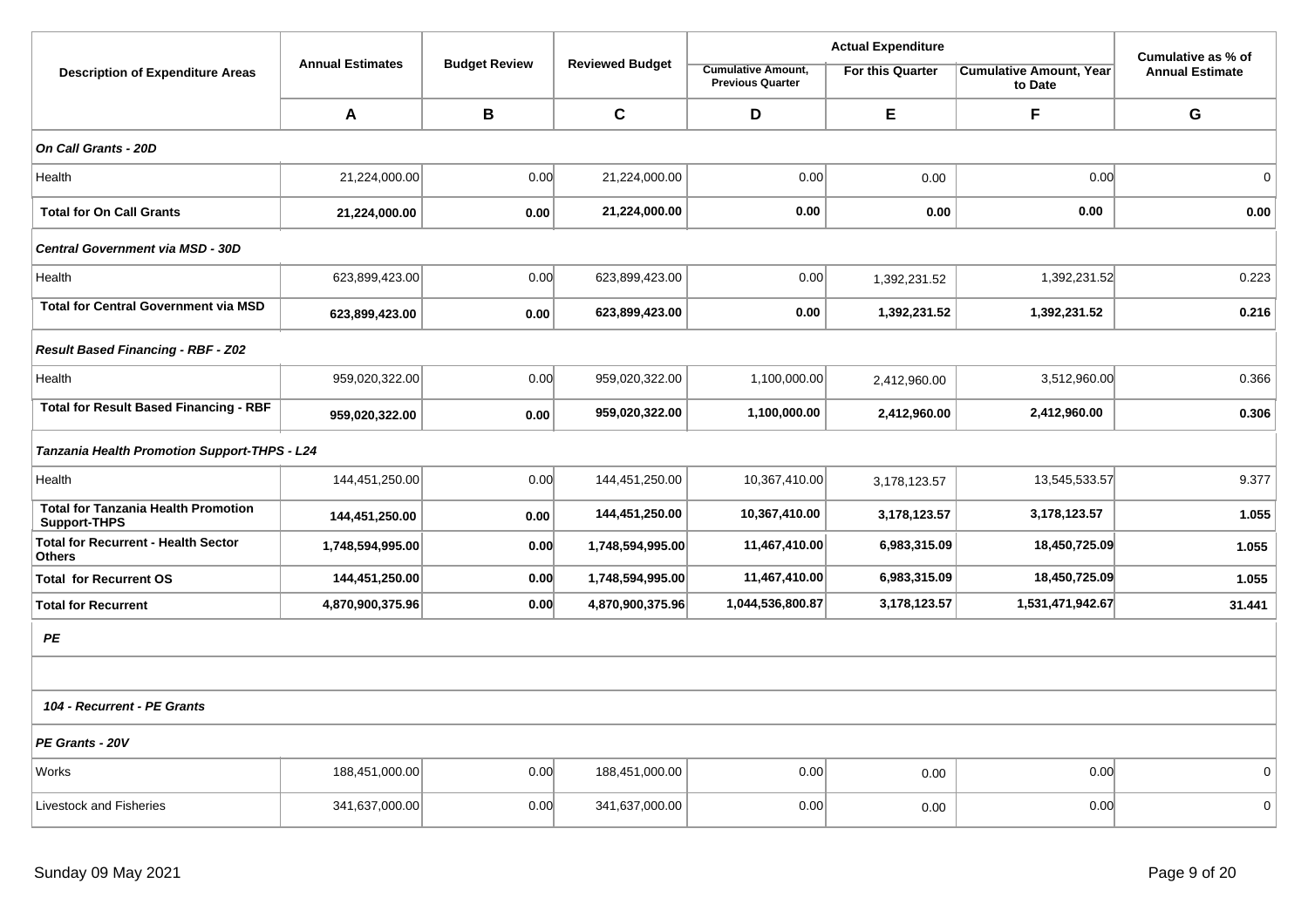|                                             |                         |                      |                        |                                                      |                         | Cumulative as % of                        |                        |
|---------------------------------------------|-------------------------|----------------------|------------------------|------------------------------------------------------|-------------------------|-------------------------------------------|------------------------|
| <b>Description of Expenditure Areas</b>     | <b>Annual Estimates</b> | <b>Budget Review</b> | <b>Reviewed Budget</b> | <b>Cumulative Amount,</b><br><b>Previous Quarter</b> | <b>For this Quarter</b> | <b>Cumulative Amount, Year</b><br>to Date | <b>Annual Estimate</b> |
|                                             | A                       | $\, {\bf B}$         | $\mathbf C$            | D                                                    | E                       | F                                         | G                      |
| Water                                       | 69,826,500.00           | 0.00                 | 69,826,500.00          | 0.00                                                 | 0.00                    | 0.00                                      | 0                      |
| Health                                      | 2,503,149,000.00        | 0.00                 | 2,503,149,000.00       | 0.00                                                 | 0.00                    | 0.00                                      | $\mathbf 0$            |
| <b>Primary Education</b>                    | 8,905,917,000.00        | 0.00                 | 8,905,917,000.00       | 0.00                                                 | 0.00                    | 0.00                                      | $\mathbf 0$            |
| Secondary Education                         | 3,001,611,000.00        | 0.00                 | 3,001,611,000.00       | 0.00                                                 | 0.00                    | 0.00                                      | 0                      |
| Administration and Human Resource           | 1,600,333,200.00        | 0.00                 | 1,600,333,200.00       | 0.00                                                 | 0.00                    | 0.00                                      | $\mathbf 0$            |
| Agriculture, Irrigation and Co-operative    | 69,585,000.00           | 0.00                 | 69,585,000.00          | 0.00                                                 | 0.00                    | 0.00                                      | 0                      |
| Solid Waste and Environmental<br>Management | 211,368,000.00          | 0.00                 | 211,368,000.00         | 0.00                                                 | 0.00                    | 0.00                                      | $\mathbf 0$            |
| <b>Total for PE Grants</b>                  | 16,891,877,700.00       | 0.00                 | 16,891,877,700.00      | 0.00                                                 | 0.00                    | 0.00                                      | 0.00                   |
| <b>Total for Recurrent - PE Grants</b>      | 16,891,877,700.00       | 0.00                 | 16,891,877,700.0       | 0.00                                                 | 0.00                    | 0.00                                      | 0                      |
| <b>Total for</b>                            | 211,368,000.00          | 0.00                 | 16,891,877,700.0       | 0.00                                                 | 0.00                    | 0.00                                      | $\mathbf 0$            |
| <b>Total for PE</b>                         | 16,891,877,700.00       | 0.00                 | 16,891,877,700.0       | 0.00                                                 | 0.00                    | 0.00                                      | $\mathbf 0$            |
| <b>Development</b>                          |                         |                      |                        |                                                      |                         |                                           |                        |
| <b>Development OS</b>                       |                         |                      |                        |                                                      |                         |                                           |                        |
| 201 - Development - Own Sources             |                         |                      |                        |                                                      |                         |                                           |                        |
| Own Sources - 10A                           |                         |                      |                        |                                                      |                         |                                           |                        |
| Land and Natural Resources                  | 97,500,000.00           | 0.00                 | 97,500,000.00          | 0.00                                                 | 0.00                    | 0.00                                      | $\mathbf 0$            |
| Agriculture, Irrigation and Co-operative    | 0.00                    | 0.00                 | 0.00                   | 21,171,979.90                                        | 720,000.00              | 21,891,979.90                             |                        |
| Planning, Statistics and Monitoring         | 0.00                    | 0.00                 | 0.00                   | 115,854,100.00                                       | 106,272,137.92          | 222,126,237.92                            |                        |
| Community Development, Gender and<br>Youth  | 0.00                    | 0.00                 | 0.00                   | 66,386,940.00                                        | 55,000,000.00           | 121,386,940.00                            |                        |
| Land and Natural Resources                  | 0.00                    | 0.00                 | 0.00                   | 21,000,000.00                                        | 21,146,750.00           | 42,146,750.00                             |                        |
| Livestock and Fisheries                     | 0.00                    | 0.00                 | 0.00                   | 13,010,800.00                                        | 0.00                    | 13,010,800.00                             |                        |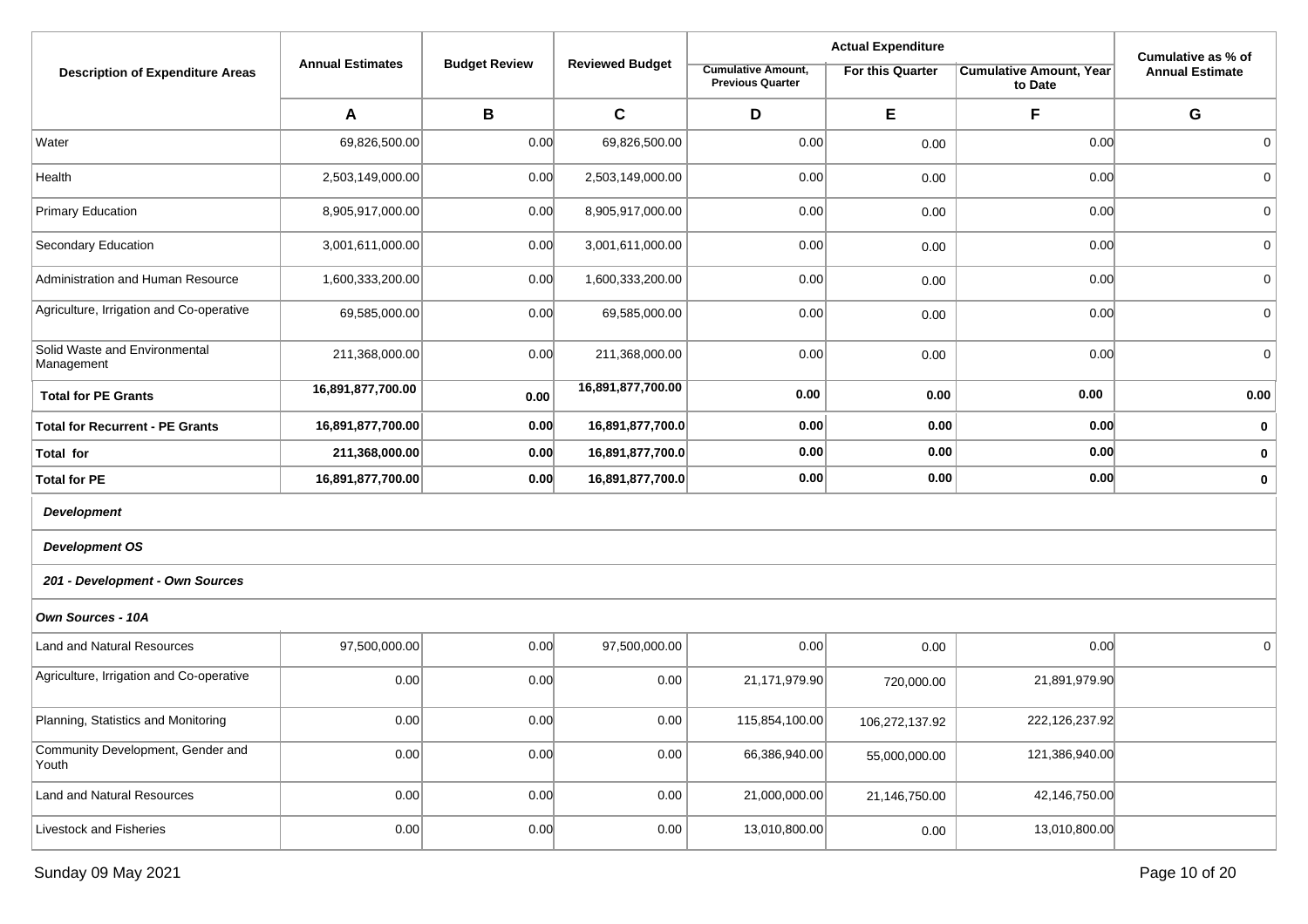|                                                                   |                         |                      |                        |                                                      |                         | Cumulative as % of                        |                        |
|-------------------------------------------------------------------|-------------------------|----------------------|------------------------|------------------------------------------------------|-------------------------|-------------------------------------------|------------------------|
| <b>Description of Expenditure Areas</b>                           | <b>Annual Estimates</b> | <b>Budget Review</b> | <b>Reviewed Budget</b> | <b>Cumulative Amount,</b><br><b>Previous Quarter</b> | <b>For this Quarter</b> | <b>Cumulative Amount, Year</b><br>to Date | <b>Annual Estimate</b> |
|                                                                   | A                       | B                    | $\mathbf c$            | D                                                    | E                       | F                                         | G                      |
| Livestock and Fisheries                                           | 22,000,000.00           | 0.00                 | 22,000,000.00          | 0.00                                                 | 0.00                    | 0.00                                      | $\mathbf 0$            |
| Community Development, Gender and<br>Youth                        | 205,800,000.00          | 0.00                 | 205,800,000.00         | 0.00                                                 | 0.00                    | 0.00                                      | $\overline{0}$         |
| Planning, Statistics and Monitoring                               | 606,757,116.00          | 0.00                 | 606,757,116.00         | 0.00                                                 | 0.00                    | 0.00                                      | $\overline{0}$         |
| Agriculture, Irrigation and Co-operative                          | 49,500,000.00           | 0.00                 | 49,500,000.00          | 0.00                                                 | 0.00                    | 0.00                                      | $\mathbf 0$            |
| <b>Total for Own Sources</b>                                      | 981,557,116.00          | 0.00                 | 981,557,116.00         | 237,423,819.90                                       | 183,138,887.92          | 183,138,887.92                            | 42.846                 |
| <b>Total for Development - Own Sources</b>                        | 981,557,116.00          | 0.00                 | 981,557,116.00         | 237,423,819.90                                       | 183,138,887.92          | 420,562,707.82                            | 42.846                 |
| <b>Total for Development OS</b>                                   | 49,500,000.00           | 0.00                 | 981,557,116.00         | 237,423,819.90                                       | 183,138,887.92          | 420,562,707.82                            | 42.846                 |
| <b>Government Finance</b>                                         |                         |                      |                        |                                                      |                         |                                           |                        |
| 202 - Development - Government Finance                            |                         |                      |                        |                                                      |                         |                                           |                        |
| <b>Other Development Grants - W01</b>                             |                         |                      |                        |                                                      |                         |                                           |                        |
| Secondary Education                                               | 214,328,051.85          | 0.00                 | 214,328,051.85         | 0.00                                                 | 0.00                    | 0.00                                      | 0                      |
| <b>Total for Other Development Grants</b>                         | 214,328,051.85          | 0.00                 | 214,328,051.85         | 0.00                                                 | 0.00                    | 0.00                                      | 0.00                   |
| Jimbo Fund - CDCF - 20E                                           |                         |                      |                        |                                                      |                         |                                           |                        |
| <b>Primary Education</b>                                          | 0.00                    | 0.00                 | 0.00                   | 4,590,000.00                                         | 2,500,000.00            | 7,090,000.00                              |                        |
| <b>Total for Jimbo Fund - CDCF</b>                                | 0.00                    | 0.00                 | 0.00                   | 4,590,000.00                                         | 2,500,000.00            | 2,500,000.00                              | 3.308                  |
| <b>Total for Development - Government</b><br><b>Finance</b>       | 214,328,051.85          | 0.00                 | 214,328,051.85         | 4,590,000.00                                         | 2,500,000.00            | 7,090,000.00                              | 3.308                  |
| 209 - Development - Education Other Dev                           |                         |                      |                        |                                                      |                         |                                           |                        |
| <b>Education Quality Improvement Program (EQUIP) - A02</b>        |                         |                      |                        |                                                      |                         |                                           |                        |
| <b>Primary Education</b>                                          | 0.00                    | 0.00                 | 0.00                   | 984,200.00                                           | 0.00                    | 984,200.00                                |                        |
| <b>Total for Education Quality</b><br>Improvement Program (EQUIP) | 0.00                    | 0.00                 | 0.00                   | 984,200.00                                           | 0.00                    | 0.00                                      |                        |
| <b>Total for Development - Education Other</b><br>Dev             | 0.00                    | 0.00                 | 0.00                   | 984,200.00                                           | 0.00                    | 984,200.00                                |                        |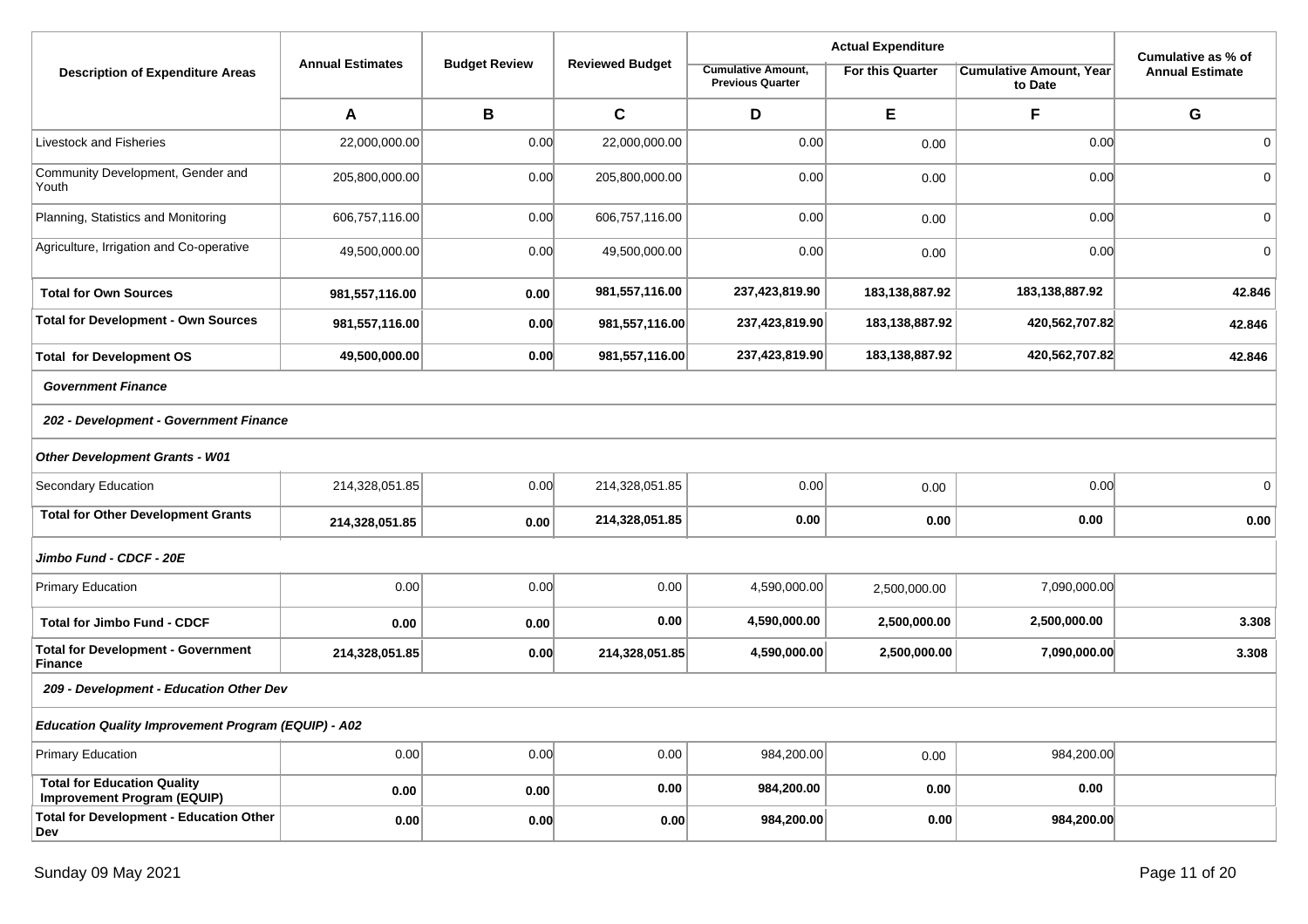|                                                                         |                         |                      |                        |                                                      | <b>Actual Expenditure</b> |                                           | Cumulative as % of     |  |  |  |  |
|-------------------------------------------------------------------------|-------------------------|----------------------|------------------------|------------------------------------------------------|---------------------------|-------------------------------------------|------------------------|--|--|--|--|
| <b>Description of Expenditure Areas</b>                                 | <b>Annual Estimates</b> | <b>Budget Review</b> | <b>Reviewed Budget</b> | <b>Cumulative Amount,</b><br><b>Previous Quarter</b> | For this Quarter          | <b>Cumulative Amount, Year</b><br>to Date | <b>Annual Estimate</b> |  |  |  |  |
|                                                                         | A                       | B                    | $\mathbf c$            | D                                                    | E                         | F                                         | G                      |  |  |  |  |
| 202 - Development - Government Finance                                  |                         |                      |                        |                                                      |                           |                                           |                        |  |  |  |  |
| LGDG - Capital Development Grant - CDG Local - 40D                      |                         |                      |                        |                                                      |                           |                                           |                        |  |  |  |  |
| Secondary Education                                                     | 25,990,926.96           | 0.00                 | 25,990,926.96          | 0.00                                                 | 0.00                      | 0.00                                      | $\Omega$               |  |  |  |  |
| <b>Total for LGDG - Capital Development</b><br><b>Grant - CDG Local</b> | 25,990,926.96           | 0.00                 | 25,990,926.96          | 0.00                                                 | 0.00                      | 0.00                                      | 0.00                   |  |  |  |  |
| <b>Total for Development - Government</b><br><b>Finance</b>             | 25,990,926.96           | 0.00                 | 25,990,926.96          | 0.00                                                 | 0.00                      | 0.00                                      | $\mathbf 0$            |  |  |  |  |
| 208 - Development - Health Sector                                       |                         |                      |                        |                                                      |                           |                                           |                        |  |  |  |  |
| <b>Central Government Other Source - 20W</b>                            |                         |                      |                        |                                                      |                           |                                           |                        |  |  |  |  |
| Health                                                                  | 13,972,600.00           | 0.00                 | 13,972,600.00          | 11,888,100.00                                        | 4,366,000.00              | 16,254,100.00                             | 116.328                |  |  |  |  |
| <b>Total for Central Government Other</b><br><b>Source</b>              | 13,972,600.00           | 0.00                 | 13,972,600.00          | 11,888,100.00                                        | 4,366,000.00              | 4,366,000.00                              | 116.328                |  |  |  |  |
| <b>Total for Development - Health Sector</b>                            | 13,972,600.00           | 0.00                 | 13,972,600.00          | 11,888,100.00                                        | 4,366,000.00              | 16,254,100.00                             | 116.328                |  |  |  |  |
| 202 - Development - Government Finance                                  |                         |                      |                        |                                                      |                           |                                           |                        |  |  |  |  |
| Jimbo Fund - CDCF - 20E                                                 |                         |                      |                        |                                                      |                           |                                           |                        |  |  |  |  |
| <b>Primary Education</b>                                                | 8,500,000.00            | 0.00                 | 8,500,000.00           | 0.00                                                 | 0.00                      | 0.00                                      | $\mathbf 0$            |  |  |  |  |
| <b>Total for Jimbo Fund - CDCF</b>                                      | 8,500,000.00            | 0.00                 | 8,500,000.00           | 0.00                                                 | 0.00                      | 0.00                                      | 0.00                   |  |  |  |  |
| <b>Total for Development - Government</b><br><b>Finance</b>             | 8,500,000.00            | 0.00                 | 8,500,000.00           | 0.00                                                 | 0.00                      | 0.00                                      | $\bf{0}$               |  |  |  |  |
| 208 - Development - Health Sector                                       |                         |                      |                        |                                                      |                           |                                           |                        |  |  |  |  |
| <b>Other Development Grants - W01</b>                                   |                         |                      |                        |                                                      |                           |                                           |                        |  |  |  |  |
| Health                                                                  | 0.00                    | 0.00                 | 0.00                   | 15,698,000.00                                        | 4,644,000.00              | 20,342,000.00                             |                        |  |  |  |  |
| <b>Total for Other Development Grants</b>                               | 0.00                    | 0.00                 | 0.00                   | 15,698,000.00                                        | 4,644,000.00              | 4,644,000.00                              |                        |  |  |  |  |
| Total for Development - Health Sector                                   | 0.00                    | 0.00                 | 0.00                   | 15,698,000.00                                        | 4,644,000.00              | 20,342,000.00                             |                        |  |  |  |  |
| 202 - Development - Government Finance                                  |                         |                      |                        |                                                      |                           |                                           |                        |  |  |  |  |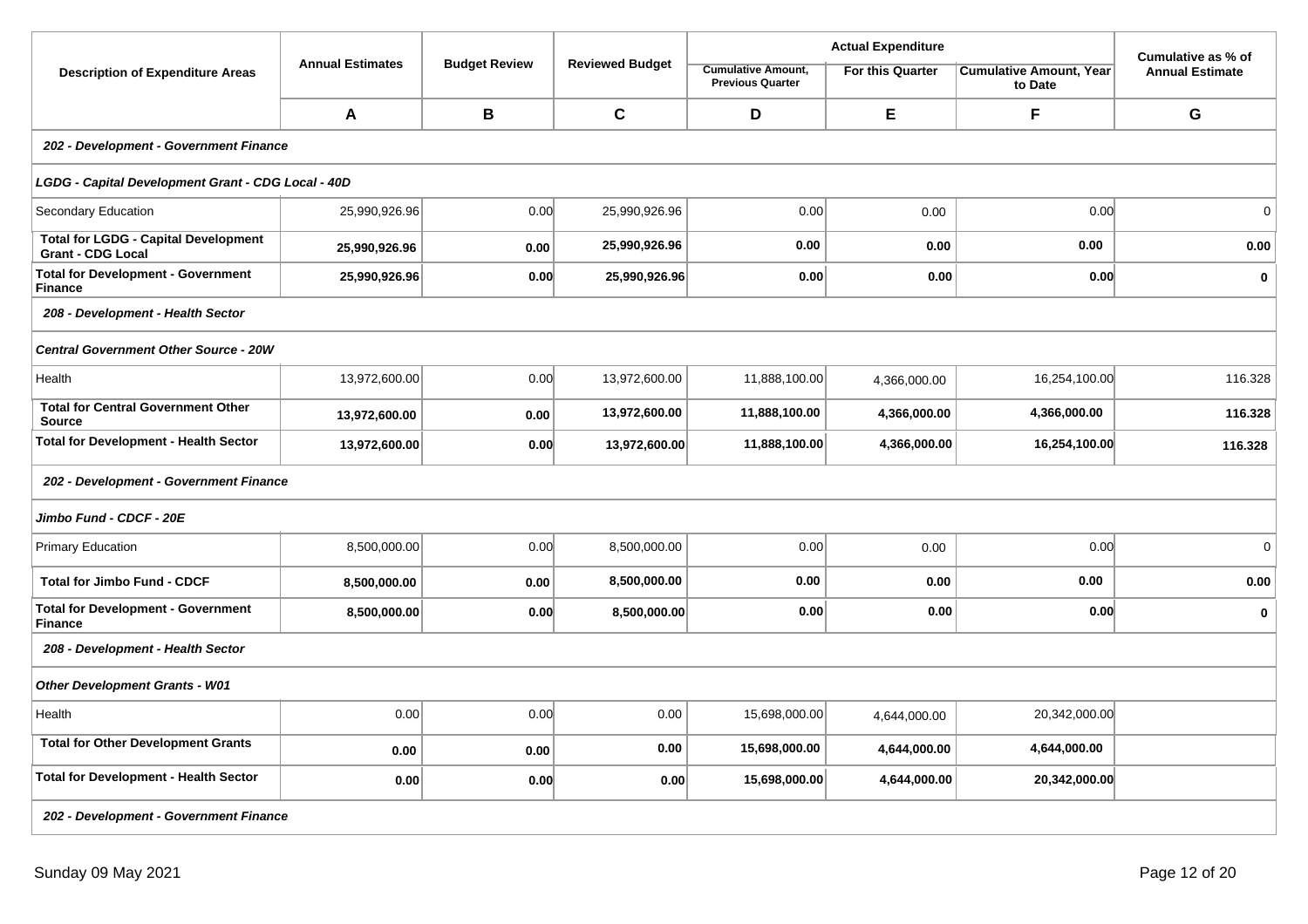|                                                                         |                         | <b>Budget Review</b> |                        | <b>Actual Expenditure</b>                            | Cumulative as % of      |                                           |                        |  |  |
|-------------------------------------------------------------------------|-------------------------|----------------------|------------------------|------------------------------------------------------|-------------------------|-------------------------------------------|------------------------|--|--|
| <b>Description of Expenditure Areas</b>                                 | <b>Annual Estimates</b> |                      | <b>Reviewed Budget</b> | <b>Cumulative Amount,</b><br><b>Previous Quarter</b> | <b>For this Quarter</b> | <b>Cumulative Amount, Year</b><br>to Date | <b>Annual Estimate</b> |  |  |
|                                                                         | A                       | $\, {\bf B}$         | $\mathbf c$            | D                                                    | E                       | F                                         | G                      |  |  |
| Jimbo Fund - CDCF - 20E                                                 |                         |                      |                        |                                                      |                         |                                           |                        |  |  |
| Secondary Education                                                     | 6,635,179.75            | 0.00                 | 6,635,179.75           | 0.00                                                 | 0.00                    | 0.00                                      | $\mathbf 0$            |  |  |
| <b>Total for Jimbo Fund - CDCF</b>                                      | 6,635,179.75            | 0.00                 | 6,635,179.75           | 0.00                                                 | 0.00                    | 0.00                                      | 0.00                   |  |  |
| <b>Total for Development - Government</b><br><b>Finance</b>             | 6,635,179.75            | 0.00                 | 6,635,179.75           | 0.00                                                 | 0.00                    | 0.00                                      | $\mathbf 0$            |  |  |
| 209 - Development - Education Other Dev                                 |                         |                      |                        |                                                      |                         |                                           |                        |  |  |
| Programme for Results -P4R - A04                                        |                         |                      |                        |                                                      |                         |                                           |                        |  |  |
| Primary Education                                                       | 130,849,371.81          | 0.00                 | 130,849,371.81         | 0.00                                                 | 0.00                    | 0.00                                      | $\mathbf 0$            |  |  |
| <b>Total for Programme for Results -P4R</b>                             | 130,849,371.81          | 0.00                 | 130,849,371.81         | 0.00                                                 | 0.00                    | 0.00                                      | 0.00                   |  |  |
| <b>Total for Development - Education Other</b><br>Dev                   | 130,849,371.81          | 0.00                 | 130,849,371.81         | 0.00                                                 | 0.00                    | 0.00                                      | $\mathbf 0$            |  |  |
| 202 - Development - Government Finance                                  |                         |                      |                        |                                                      |                         |                                           |                        |  |  |
| Tanzania Education Authority (TEA) - W02                                |                         |                      |                        |                                                      |                         |                                           |                        |  |  |
| <b>Primary Education</b>                                                | 3,002,500.00            | 0.00                 | 3,002,500.00           | 0.00                                                 | 0.00                    | 0.00                                      | $\mathbf 0$            |  |  |
| <b>Total for Tanzania Education Authority</b><br>(TEA)                  | 3,002,500.00            | 0.00                 | 3,002,500.00           | 0.00                                                 | 0.00                    | 0.00                                      | 0.00                   |  |  |
| LGDG - Capital Development Grant - CDG Local - 40D                      |                         |                      |                        |                                                      |                         |                                           |                        |  |  |
| Primary Education                                                       | 81,716,413.34           | 0.00                 | 81,716,413.34          | 0.00                                                 | 0.00                    | 0.00                                      | $\mathbf 0$            |  |  |
| <b>Total for LGDG - Capital Development</b><br><b>Grant - CDG Local</b> | 81,716,413.34           | 0.00                 | 81,716,413.34          | 0.00                                                 | 0.00                    | 0.00                                      | 0.00                   |  |  |
| <b>Total for Development - Government</b><br>Finance                    | 84,718,913.34           | 0.00                 | 84,718,913.34          | 0.00                                                 | 0.00                    | 0.00                                      | $\mathbf 0$            |  |  |
| 208 - Development - Health Sector                                       |                         |                      |                        |                                                      |                         |                                           |                        |  |  |
| Global Fund - G01                                                       |                         |                      |                        |                                                      |                         |                                           |                        |  |  |
| Health                                                                  | 41,015,896.40           | 0.00                 | 41,015,896.40          | 6,804,250.00                                         | 260,000.00              | 7,064,250.00                              | 17.223                 |  |  |
| <b>Total for Global Fund</b>                                            | 41,015,896.40           | 0.00                 | 41,015,896.40          | 6,804,250.00                                         | 260,000.00              | 260,000.00                                | 17.223                 |  |  |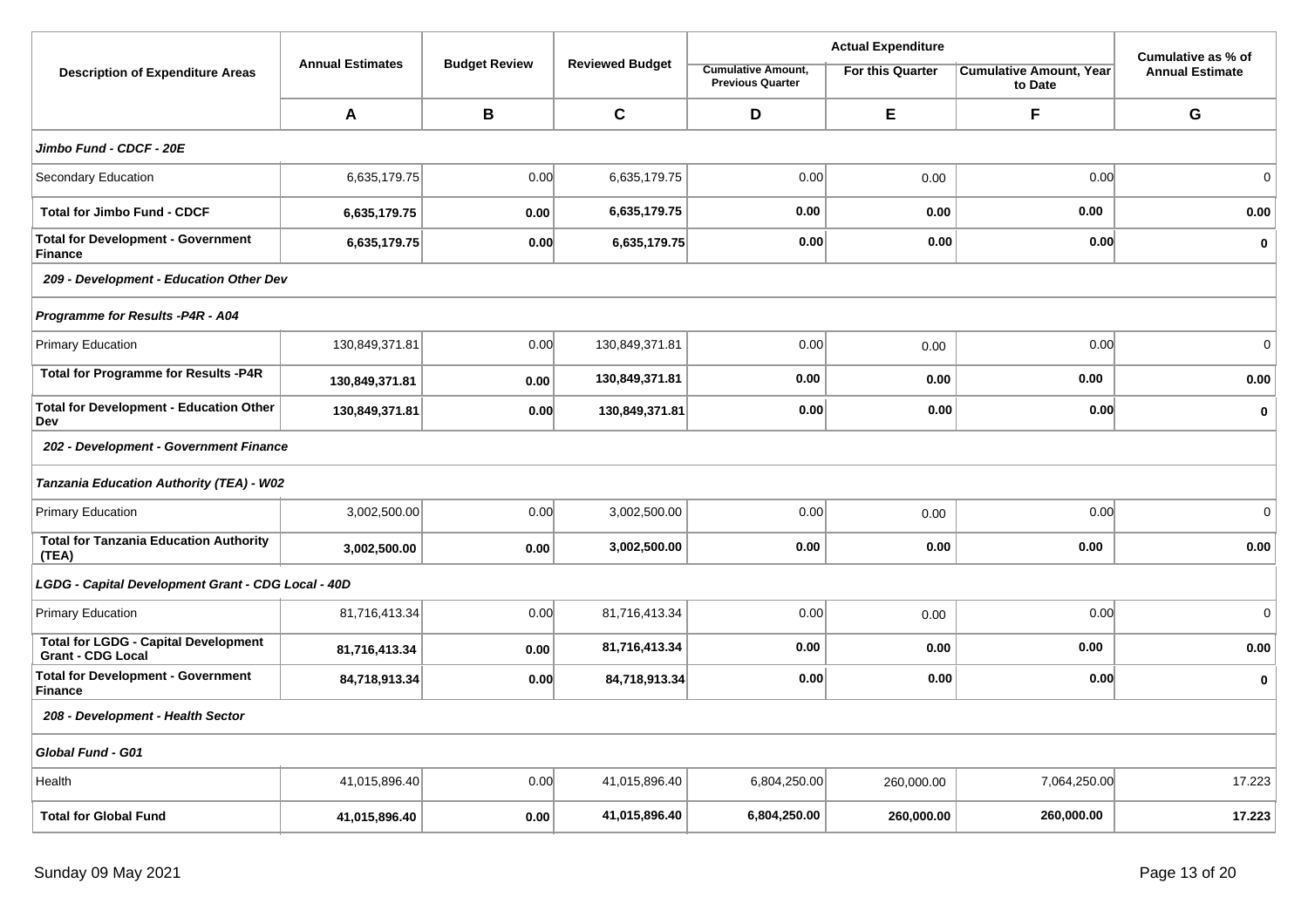|                                                                   |                         |                      |                        |                                                      | <b>Actual Expenditure</b> | Cumulative as % of                        |                        |  |  |  |
|-------------------------------------------------------------------|-------------------------|----------------------|------------------------|------------------------------------------------------|---------------------------|-------------------------------------------|------------------------|--|--|--|
| <b>Description of Expenditure Areas</b>                           | <b>Annual Estimates</b> | <b>Budget Review</b> | <b>Reviewed Budget</b> | <b>Cumulative Amount,</b><br><b>Previous Quarter</b> | <b>For this Quarter</b>   | <b>Cumulative Amount, Year</b><br>to Date | <b>Annual Estimate</b> |  |  |  |
|                                                                   | A                       | B                    | $\mathbf{C}$           | D                                                    | E                         | F                                         | G                      |  |  |  |
| <b>Total for Development - Health Sector</b>                      | 41,015,896.40           | 0.00                 | 41,015,896.40          | 6,804,250.00                                         | 260,000.00                | 7,064,250.00                              | 17.223                 |  |  |  |
| 202 - Development - Government Finance                            |                         |                      |                        |                                                      |                           |                                           |                        |  |  |  |
| <b>Other Development Grants - W01</b>                             |                         |                      |                        |                                                      |                           |                                           |                        |  |  |  |
| Administration and Human Resource                                 | 1,000,000,000.00        | 0.00                 | 1,000,000,000.00       | 0.00                                                 | 0.00                      | 0.00                                      | $\mathbf 0$            |  |  |  |
| <b>Total for Other Development Grants</b>                         | 1,000,000,000.00        | 0.00                 | 1,000,000,000.00       | 0.00                                                 | 0.00                      | 0.00                                      | 0.00                   |  |  |  |
| <b>Total for Development - Government</b><br><b>Finance</b>       | 1,000,000,000.00        | 0.00                 | 1,000,000,000.00       | 0.00                                                 | 0.00                      | 0.00                                      | $\mathbf 0$            |  |  |  |
| 208 - Development - Health Sector                                 |                         |                      |                        |                                                      |                           |                                           |                        |  |  |  |
| <b>Result Based Financing - RBF - Z02</b>                         |                         |                      |                        |                                                      |                           |                                           |                        |  |  |  |
| Health                                                            | 63,466,716.78           | 0.00                 | 63,466,716.78          | 32,194,460.00                                        | 4,392,770.89              | 36,587,230.89                             | 57.648                 |  |  |  |
| <b>Total for Result Based Financing - RBF</b>                     | 63,466,716.78           | 0.00                 | 63,466,716.78          | 32,194,460.00                                        | 4,392,770.89              | 4,392,770.89                              | 57.648                 |  |  |  |
| <b>Total for Development - Health Sector</b>                      | 63,466,716.78           | 0.00                 | 63,466,716.78          | 32,194,460.00                                        | 4,392,770.89              | 36,587,230.89                             | 57.648                 |  |  |  |
| 202 - Development - Government Finance                            |                         |                      |                        |                                                      |                           |                                           |                        |  |  |  |
| Special Needs School Grants - 20L                                 |                         |                      |                        |                                                      |                           |                                           |                        |  |  |  |
| <b>Primary Education</b>                                          | 2,222,803.13            | 0.00                 | 2,222,803.13           | 0.00                                                 | 0.00                      | 0.00                                      | 0                      |  |  |  |
| <b>Total for Special Needs School Grants</b>                      | 2,222,803.13            | 0.00                 | 2,222,803.13           | 0.00                                                 | 0.00                      | 0.00                                      | 0.00                   |  |  |  |
| <b>Total for Development - Government</b><br><b>Finance</b>       | 2,222,803.13            | 0.00                 | 2,222,803.13           | 0.00                                                 | 0.00                      | 0.00                                      | $\mathbf 0$            |  |  |  |
| 209 - Development - Education Other Dev                           |                         |                      |                        |                                                      |                           |                                           |                        |  |  |  |
| <b>Education Quality Improvement Program (EQUIP) - A02</b>        |                         |                      |                        |                                                      |                           |                                           |                        |  |  |  |
| <b>Primary Education</b>                                          | 2,604,400.00            | 0.00                 | 2,604,400.00           | 0.00                                                 | 0.00                      | 0.00                                      | $\Omega$               |  |  |  |
| <b>Total for Education Quality</b><br>Improvement Program (EQUIP) | 2,604,400.00            | 0.00                 | 2,604,400.00           | 0.00                                                 | 0.00                      | 0.00                                      | 0.00                   |  |  |  |
| <b>Total for Development - Education Other</b><br>Dev             | 2,604,400.00            | 0.00                 | 2,604,400.00           | 0.00                                                 | 0.00                      | 0.00                                      | $\bf{0}$               |  |  |  |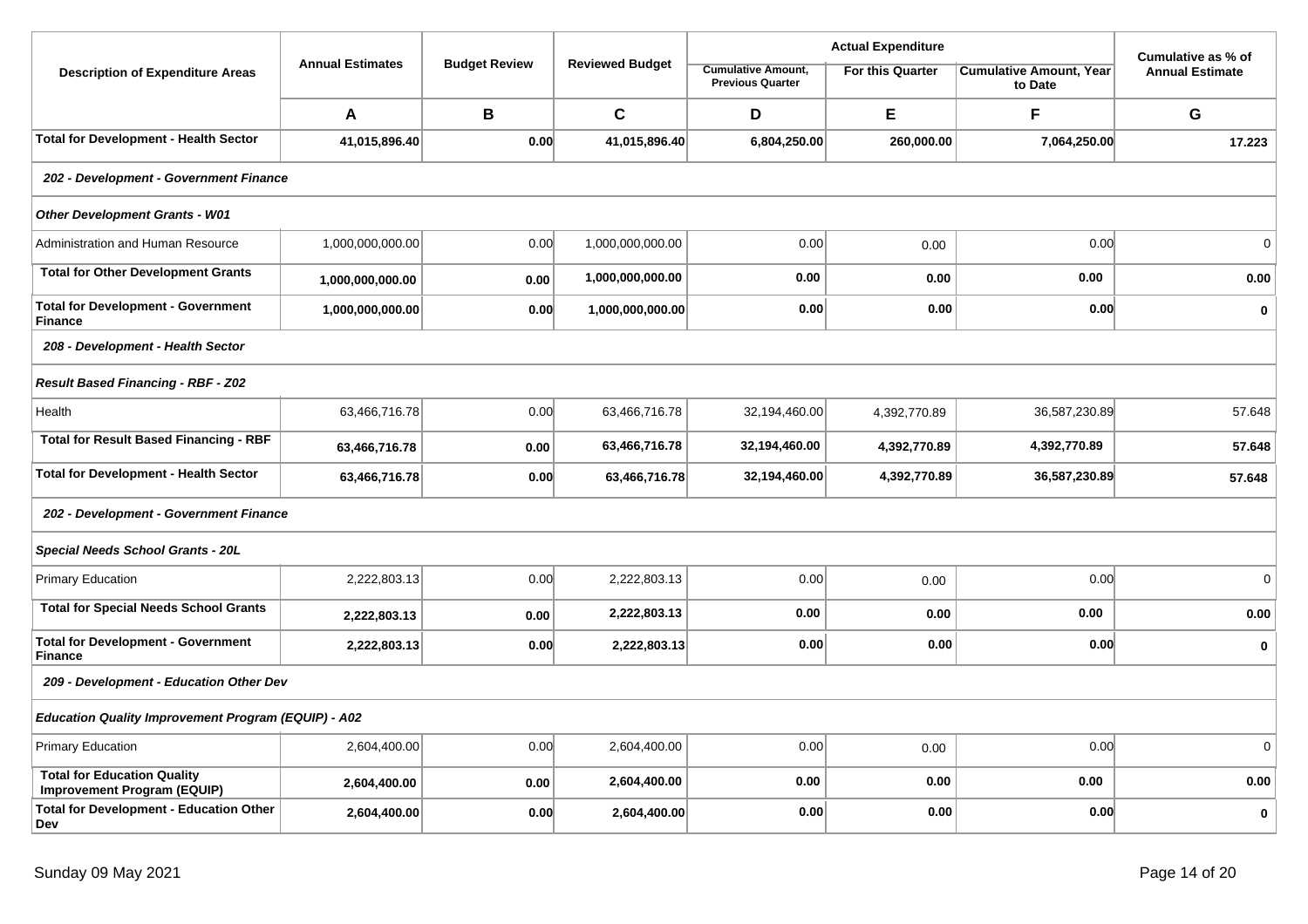|                                                             |                         |                      |                        |                                                      | Cumulative as % of      |                                           |                        |  |  |  |
|-------------------------------------------------------------|-------------------------|----------------------|------------------------|------------------------------------------------------|-------------------------|-------------------------------------------|------------------------|--|--|--|
| <b>Description of Expenditure Areas</b>                     | <b>Annual Estimates</b> | <b>Budget Review</b> | <b>Reviewed Budget</b> | <b>Cumulative Amount,</b><br><b>Previous Quarter</b> | <b>For this Quarter</b> | <b>Cumulative Amount, Year</b><br>to Date | <b>Annual Estimate</b> |  |  |  |
|                                                             | A                       | B                    | $\mathbf c$            | D                                                    | Е                       | F                                         | G                      |  |  |  |
| 202 - Development - Government Finance                      |                         |                      |                        |                                                      |                         |                                           |                        |  |  |  |
| <b>Other Development Grants - W01</b>                       |                         |                      |                        |                                                      |                         |                                           |                        |  |  |  |
| <b>Primary Education</b>                                    | 125,019,000.00          | 0.00                 | 125,019,000.00         | 0.00                                                 | 0.00                    | 0.00                                      | $\mathbf{0}$           |  |  |  |
| <b>Total for Other Development Grants</b>                   | 125,019,000.00          | 0.00                 | 125,019,000.00         | 0.00                                                 | 0.00                    | 0.00                                      | 0.00                   |  |  |  |
| <b>Responsibility Grants - 20K</b>                          |                         |                      |                        |                                                      |                         |                                           |                        |  |  |  |
| Secondary Education                                         | 56,250,000.00           | 0.00                 | 56,250,000.00          | 24,249,000.00                                        | 12,000,000.00           | 36,249,000.00                             | 64.443                 |  |  |  |
| <b>Total for Responsibility Grants</b>                      | 56,250,000.00           | 0.00                 | 56,250,000.00          | 24,249,000.00                                        | 12,000,000.00           | 12,000,000.00                             | 19.997                 |  |  |  |
| <b>Schools Fee Compensation Grants - 20J</b>                |                         |                      |                        |                                                      |                         |                                           |                        |  |  |  |
| Secondary Education                                         | 135,405,527.96          | 0.00                 | 135,405,527.96         | 70,065,704.54                                        | 30,343,587.38           | 100,409,291.92                            | 74.155                 |  |  |  |
| <b>Total for Schools Fee Compensation</b><br>Grants         | 135,405,527.96          | 0.00                 | 135,405,527.96         | 70,065,704.54                                        | 30,343,587.38           | 30,343,587.38                             | 43.154                 |  |  |  |
| <b>School Meals Grant - 20F</b>                             |                         |                      |                        |                                                      |                         |                                           |                        |  |  |  |
| Secondary Education                                         | 335,784,746.03          | 0.00                 | 335,784,746.03         | 91,951,701.00                                        | 46,846,000.00           | 138,797,701.00                            | 41.335                 |  |  |  |
| <b>Total for School Meals Grant</b>                         | 335,784,746.03          | 0.00                 | 335,784,746.03         | 91,951,701.00                                        | 46,846,000.00           | 46,846,000.00                             | 42.218                 |  |  |  |
| <b>Other Development Grants - W01</b>                       |                         |                      |                        |                                                      |                         |                                           |                        |  |  |  |
| Secondary Education                                         | 0.00                    | 0.00                 | 0.00                   | 2,298,000.00                                         | 0.00                    | 2,298,000.00                              |                        |  |  |  |
| <b>Total for Other Development Grants</b>                   | 0.00                    | 0.00                 | 0.00                   | 2,298,000.00                                         | 0.00                    | 0.00                                      | 42.57                  |  |  |  |
| Jimbo Fund - CDCF - 20E                                     |                         |                      |                        |                                                      |                         |                                           |                        |  |  |  |
| <b>Secondary Education</b>                                  | 0.00                    | 0.00                 | 0.00                   | 0.00                                                 | 3,229,162.62            | 3,229,162.62                              |                        |  |  |  |
| <b>Total for Jimbo Fund - CDCF</b>                          | 0.00                    | 0.00                 | 0.00                   | 0.00                                                 | 3,229,162.62            | 3,229,162.62                              | 43.065                 |  |  |  |
| <b>Total for Development - Government</b><br><b>Finance</b> | 652,459,273.99          | 0.00                 | 652,459,273.99         | 188,564,405.54                                       | 92,418,750.00           | 280,983,155.54                            | 43.065                 |  |  |  |
| 209 - Development - Education Other Dev                     |                         |                      |                        |                                                      |                         |                                           |                        |  |  |  |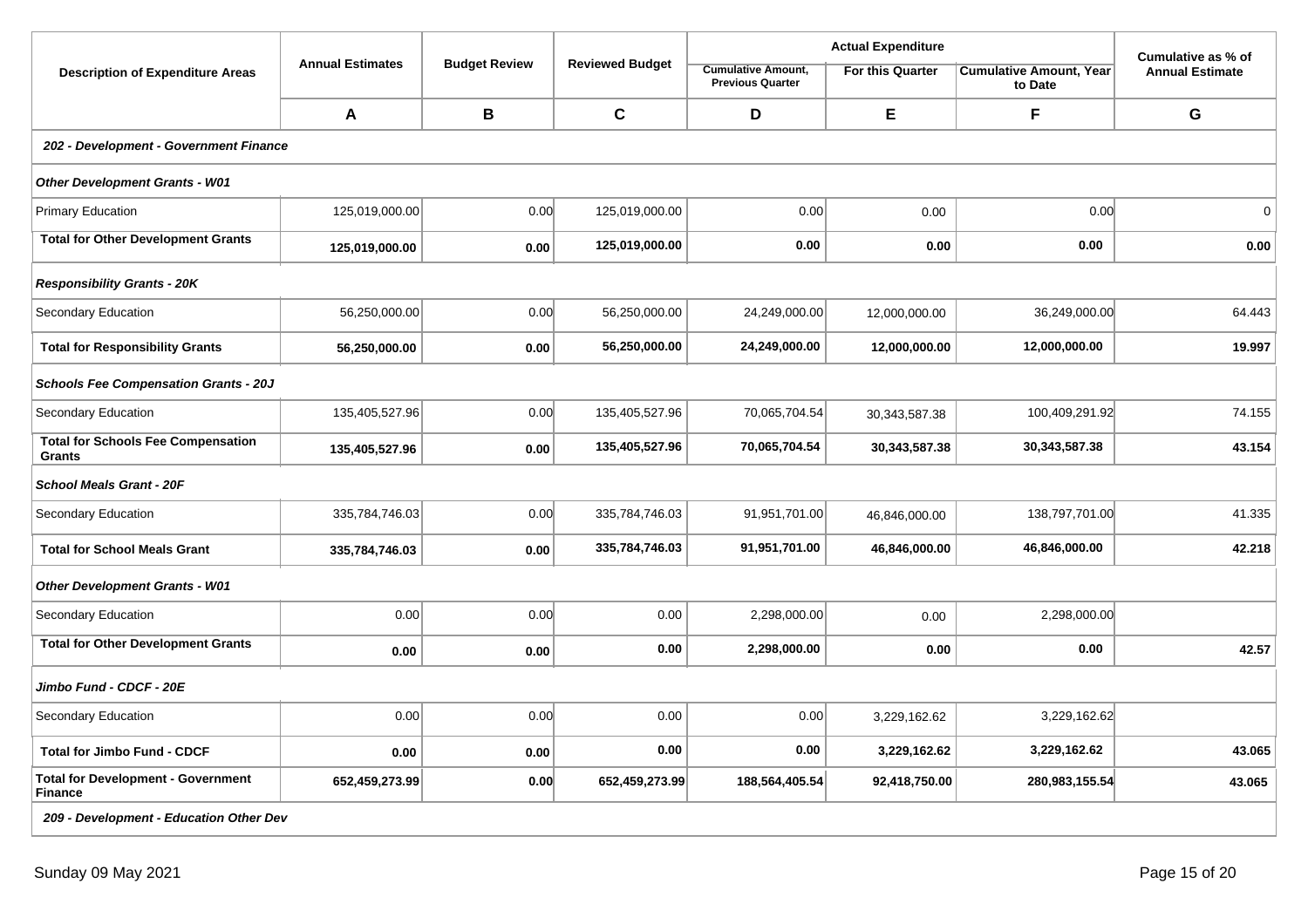|                                                             |                         |                      |                        |                                                      | Cumulative as % of      |                                           |                        |
|-------------------------------------------------------------|-------------------------|----------------------|------------------------|------------------------------------------------------|-------------------------|-------------------------------------------|------------------------|
| <b>Description of Expenditure Areas</b>                     | <b>Annual Estimates</b> | <b>Budget Review</b> | <b>Reviewed Budget</b> | <b>Cumulative Amount,</b><br><b>Previous Quarter</b> | <b>For this Quarter</b> | <b>Cumulative Amount, Year</b><br>to Date | <b>Annual Estimate</b> |
|                                                             | A                       | B                    | $\mathbf{C}$           | D                                                    | E                       | F                                         | G                      |
| <b>Central Government Other Source - 20W</b>                |                         |                      |                        |                                                      |                         |                                           |                        |
| Secondary Education                                         | 6,915,105.48            | 0.00                 | 6,915,105.48           | 0.00                                                 | 0.00                    | 0.00                                      | $\mathbf 0$            |
| <b>Total for Central Government Other</b><br><b>Source</b>  | 6,915,105.48            | 0.00                 | 6,915,105.48           | 0.00                                                 | 0.00                    | 0.00                                      | 0.00                   |
| <b>Total for Development - Education Other</b><br>Dev       | 6,915,105.48            | 0.00                 | 6,915,105.48           | 0.00                                                 | 0.00                    | 0.00                                      | $\mathbf 0$            |
| 202 - Development - Government Finance                      |                         |                      |                        |                                                      |                         |                                           |                        |
| Jimbo Fund - CDCF - 20E                                     |                         |                      |                        |                                                      |                         |                                           |                        |
| Planning, Statistics and Monitoring                         | 0.00                    | 0.00                 | 0.00                   | 0.00                                                 | 51,781,000.00           | 51,781,000.00                             |                        |
| <b>Total for Jimbo Fund - CDCF</b>                          | 0.00                    | 0.00                 | 0.00                   | 0.00                                                 | 51,781,000.00           | 51,781,000.00                             |                        |
| <b>Total for Development - Government</b><br><b>Finance</b> | 0.00                    | 0.00                 | 0.00                   | 0.00                                                 | 51,781,000.00           | 51,781,000.00                             |                        |
| 209 - Development - Education Other Dev                     |                         |                      |                        |                                                      |                         |                                           |                        |
| Programme for Results -P4R - A04                            |                         |                      |                        |                                                      |                         |                                           |                        |
| Primary Education                                           | 0.00                    | 0.00                 | 0.00                   | 63,672,236.50                                        | 27,156,923.55           | 90,829,160.05                             |                        |
| <b>Total for Programme for Results -P4R</b>                 | 0.00                    | 0.00                 | 0.00                   | 63,672,236.50                                        | 27, 156, 923. 55        | 27,156,923.55                             |                        |
| <b>Total for Development - Education Other</b><br>Dev       | 0.00                    | 0.00                 | 0.00                   | 63,672,236.50                                        | 27, 156, 923. 55        | 90,829,160.05                             |                        |
| 208 - Development - Health Sector                           |                         |                      |                        |                                                      |                         |                                           |                        |
| <b>Other Development Grants - W01</b>                       |                         |                      |                        |                                                      |                         |                                           |                        |
| Health                                                      | 1,170,342,731.50        | 0.00                 | 1,170,342,731.50       | 0.00                                                 | 0.00                    | 0.00                                      | $\mathsf 0$            |
| <b>Total for Other Development Grants</b>                   | 1,170,342,731.50        | 0.00                 | 1,170,342,731.50       | 0.00                                                 | 0.00                    | 0.00                                      | 0.00                   |
| <b>Total for Development - Health Sector</b>                | 1,170,342,731.50        | 0.00                 | 1,170,342,731.50       | 0.00                                                 | 0.00                    | 0.00                                      | $\mathbf 0$            |
| 202 - Development - Government Finance                      |                         |                      |                        |                                                      |                         |                                           |                        |
| <b>Capitation Grants-Dev - 20Z</b>                          |                         |                      |                        |                                                      |                         |                                           |                        |
|                                                             |                         |                      |                        |                                                      |                         |                                           |                        |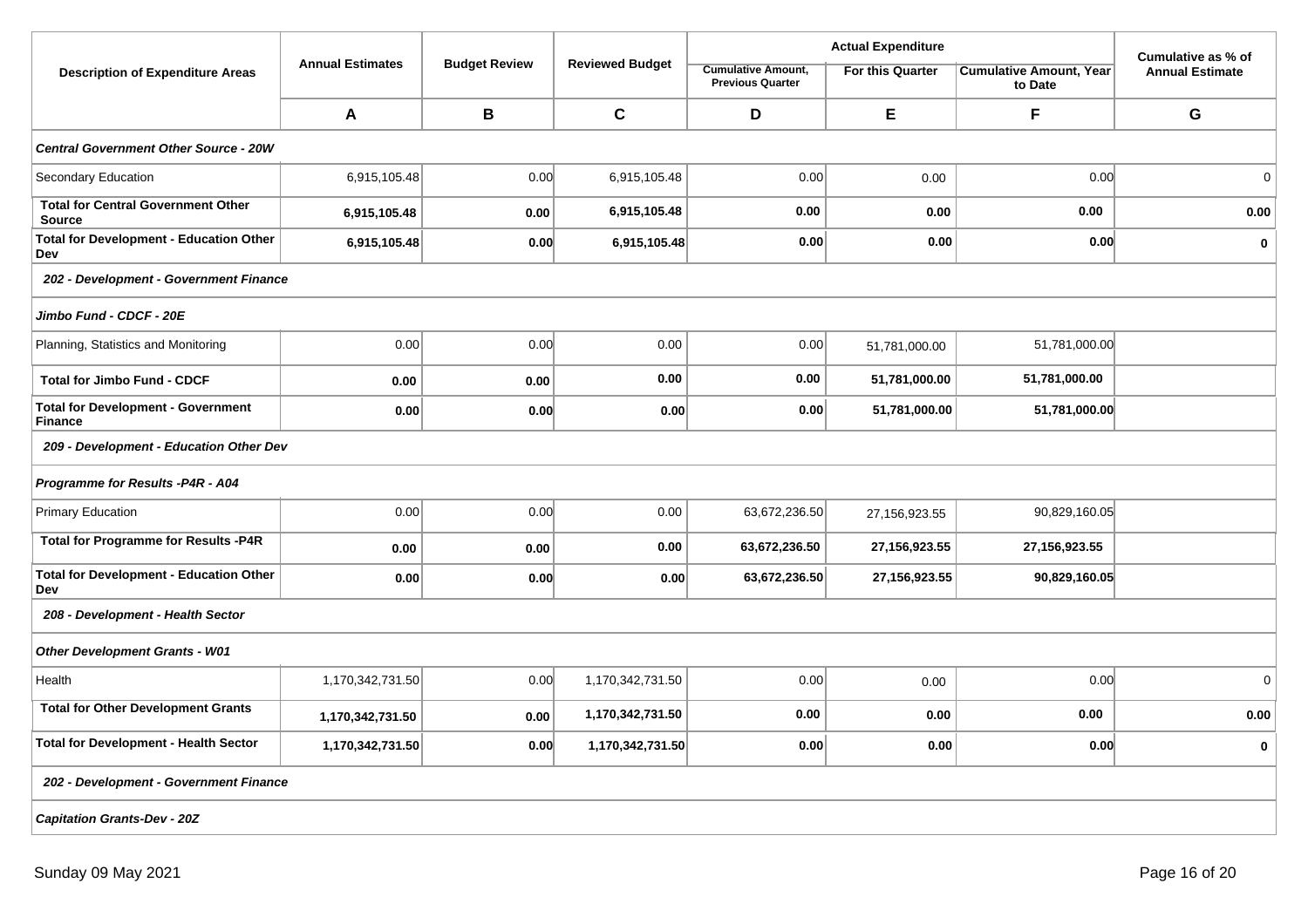|                                                                         |                         |                      | <b>Reviewed Budget</b> |                                                      | Cumulative as % of |                                           |                        |  |  |  |
|-------------------------------------------------------------------------|-------------------------|----------------------|------------------------|------------------------------------------------------|--------------------|-------------------------------------------|------------------------|--|--|--|
| <b>Description of Expenditure Areas</b>                                 | <b>Annual Estimates</b> | <b>Budget Review</b> |                        | <b>Cumulative Amount,</b><br><b>Previous Quarter</b> | For this Quarter   | <b>Cumulative Amount, Year</b><br>to Date | <b>Annual Estimate</b> |  |  |  |
|                                                                         | A                       | В                    | $\mathbf c$            | D                                                    | E                  | F                                         | G                      |  |  |  |
| Secondary Education                                                     | 87,850,000.00           | 0.00                 | 87,850,000.00          | 16,349,222.09                                        | 12,997,500.00      | 29,346,722.09                             | 33.405                 |  |  |  |
| <b>Primary Education</b>                                                | 513,881,999.52          | 0.00                 | 513,881,999.52         | 209,455,955.19                                       | 88,135,180.00      | 297,591,135.19                            | 57.91                  |  |  |  |
| <b>Total for Capitation Grants-Dev</b>                                  | 601,731,999.52          | 0.00                 | 601,731,999.52         | 225,805,177.28                                       | 101,132,680.00     | 101,132,680.00                            | 54.333                 |  |  |  |
| LGDG - Capital Development Grant - CDG Local - 40D                      |                         |                      |                        |                                                      |                    |                                           |                        |  |  |  |
| <b>Primary Education</b>                                                | 0.00                    | 0.00                 | 0.00                   | 6,057,102.31                                         | 1,067,450.00       | 7,124,552.31                              |                        |  |  |  |
| <b>Total for LGDG - Capital Development</b><br><b>Grant - CDG Local</b> | 0.00                    | 0.00                 | 0.00                   | 6,057,102.31                                         | 1,067,450.00       | 1,067,450.00                              | 55.517                 |  |  |  |
| Jimbo Fund - CDCF - 20E                                                 |                         |                      |                        |                                                      |                    |                                           |                        |  |  |  |
| Planning, Statistics and Monitoring                                     | 73,886,000.00           | 0.00                 | 73,886,000.00          | 0.00                                                 | 0.00               | 0.00                                      | $\mathbf 0$            |  |  |  |
| <b>Total for Jimbo Fund - CDCF</b>                                      | 73,886,000.00           | 0.00                 | 73,886,000.00          | 0.00                                                 | 0.00               | 0.00                                      | 49.445                 |  |  |  |
| Special Needs School Grants - 20L                                       |                         |                      |                        |                                                      |                    |                                           |                        |  |  |  |
| <b>Primary Education</b>                                                | 0.00                    | 0.00                 | 0.00                   | 168,000.00                                           | 871,300.00         | 1,039,300.00                              |                        |  |  |  |
| <b>Total for Special Needs School Grants</b>                            | 0.00                    | 0.00                 | 0.00                   | 168,000.00                                           | 871,300.00         | 871,300.00                                | 49.599                 |  |  |  |
| <b>Responsibility Grants - 20K</b>                                      |                         |                      |                        |                                                      |                    |                                           |                        |  |  |  |
| <b>Primary Education</b>                                                | 268,540,000.00          | 0.00                 | 268,540,000.00         | 121,047,501.07                                       | 55,435,150.00      | 176,482,651.07                            | 65.719                 |  |  |  |
| <b>Total for Responsibility Grants</b>                                  | 268,540,000.00          | 0.00                 | 268,540,000.00         | 121,047,501.07                                       | 55,435,150.00      | 55,435,150.00                             | 54.184                 |  |  |  |
| <b>School Meals Grant - 20F</b>                                         |                         |                      |                        |                                                      |                    |                                           |                        |  |  |  |
| <b>Primary Education</b>                                                | 10,098,000.00           | 0.00                 | 10,098,000.00          | 2,823,689.58                                         | 553,000.00         | 3,376,689.58                              | 33.439                 |  |  |  |
| <b>Total for School Meals Grant</b>                                     | 10,098,000.00           | 0.00                 | 10,098,000.00          | 2,823,689.58                                         | 553,000.00         | 553,000.00                                | 53.965                 |  |  |  |
| <b>Total for Development - Government</b><br><b>Finance</b>             | 954,255,999.52          | 0.00                 | 954,255,999.52         | 355,901,470.24                                       | 159,059,580.00     | 514,961,050.24                            | 53.965                 |  |  |  |
| 209 - Development - Education Other Dev                                 |                         |                      |                        |                                                      |                    |                                           |                        |  |  |  |
| <b>Central Government Other Source - 20W</b>                            |                         |                      |                        |                                                      |                    |                                           |                        |  |  |  |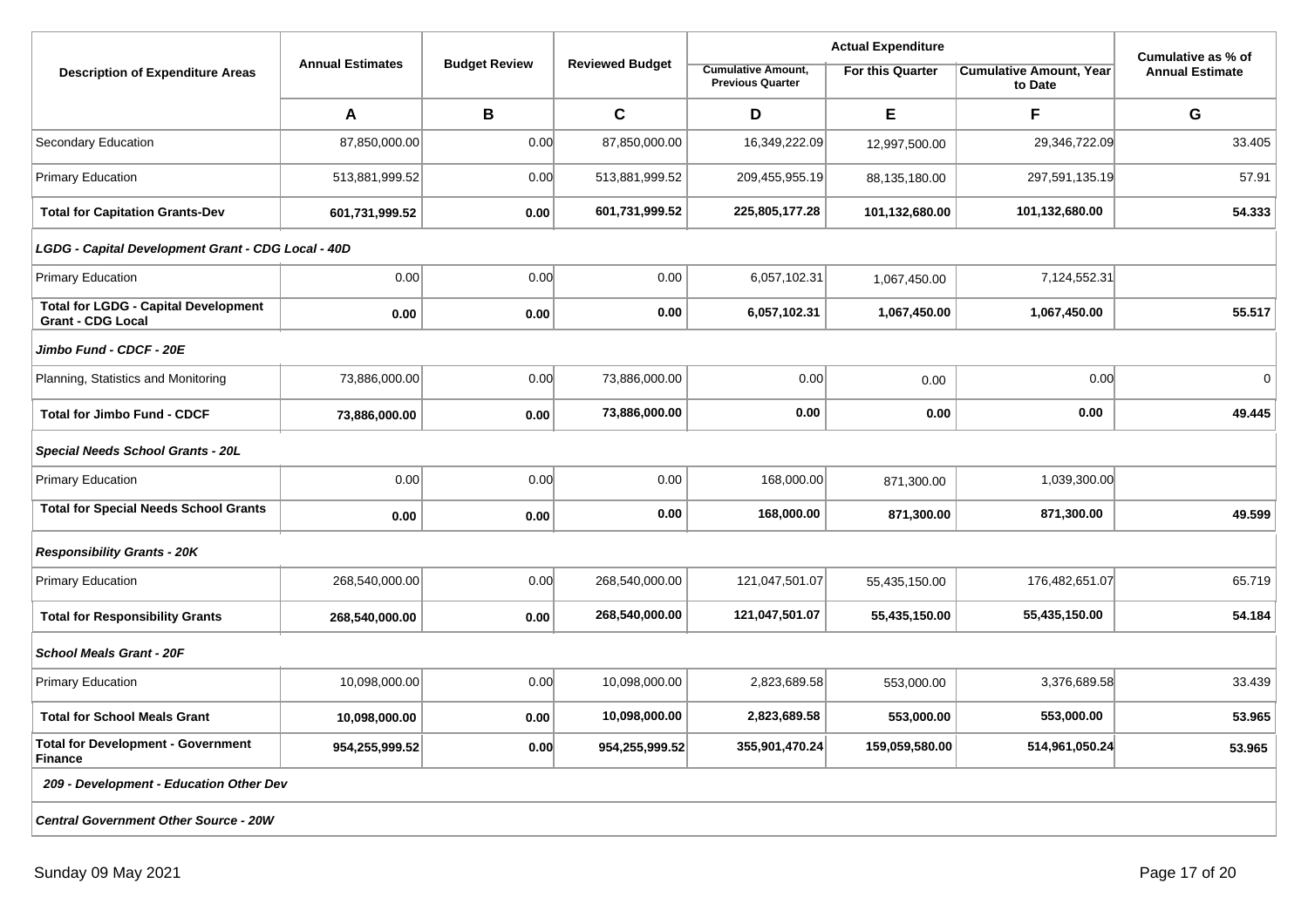|                                                            |                         |                      |                        |                                                      | Cumulative as % of      |                                           |                        |
|------------------------------------------------------------|-------------------------|----------------------|------------------------|------------------------------------------------------|-------------------------|-------------------------------------------|------------------------|
| <b>Description of Expenditure Areas</b>                    | <b>Annual Estimates</b> | <b>Budget Review</b> | <b>Reviewed Budget</b> | <b>Cumulative Amount,</b><br><b>Previous Quarter</b> | <b>For this Quarter</b> | <b>Cumulative Amount, Year</b><br>to Date | <b>Annual Estimate</b> |
|                                                            | A                       | B                    | $\mathbf c$            | D                                                    | E                       | F                                         | G                      |
| <b>Primary Education</b>                                   | 192,555,000.00          | 0.00                 | 192,555,000.00         | 95,563,031.22                                        | 69,888,992.32           | 165,452,023.54                            | 85.925                 |
| <b>Total for Central Government Other</b><br><b>Source</b> | 192,555,000.00          | 0.00                 | 192,555,000.00         | 95,563,031.22                                        | 69,888,992.32           | 69,888,992.32                             | 85.925                 |
| <b>Total for Development - Education Other</b><br>Dev      | 192,555,000.00          | 0.00                 | 192,555,000.00         | 95,563,031.22                                        | 69,888,992.32           | 165,452,023.54                            | 85.925                 |
| <b>Total for Government Finance</b>                        | 192,555,000.00          | 0.00                 | 4,570,832,970.51       | 775,860,153.50                                       | 416,468,016.76          | 1,192,328,170.26                          | 26.086                 |
| <b>Development Partners</b>                                |                         |                      |                        |                                                      |                         |                                           |                        |
| 203 - Development - Partner/Loan/Grant                     |                         |                      |                        |                                                      |                         |                                           |                        |
| Sustainable Rural Water Supply - N04                       |                         |                      |                        |                                                      |                         |                                           |                        |
| <b>Primary Education</b>                                   | 289,799,957.12          | 0.00                 | 289,799,957.12         | 0.00                                                 | 0.00                    | 0.00                                      | $\mathbf 0$            |
| <b>Total for Sustainable Rural Water</b><br><b>Supply</b>  | 289,799,957.12          | 0.00                 | 289,799,957.12         | 0.00                                                 | 0.00                    | 0.00                                      | 0.00                   |
| <b>Multilateral Other - U07</b>                            |                         |                      |                        |                                                      |                         |                                           |                        |
| Agriculture, Irrigation and Co-operative                   | 31,037,500.00           | 0.00                 | 31,037,500.00          | 0.00                                                 | 0.00                    | 0.00                                      | $\mathbf 0$            |
| <b>Total for Multilateral Other</b>                        | 31,037,500.00           | 0.00                 | 31,037,500.00          | 0.00                                                 | 0.00                    | 0.00                                      | 0.00                   |
| Programme for Results -P4R - A04                           |                         |                      |                        |                                                      |                         |                                           |                        |
| Secondary Education                                        | 200,000,000.00          | 0.00                 | 200,000,000.00         | 0.00                                                 | 0.00                    | 0.00                                      | $\mathbf{0}$           |
| <b>Primary Education</b>                                   | 200,000,000.00          | 0.00                 | 200,000,000.00         | 0.00                                                 | 0.00                    | 0.00                                      | $\pmb{0}$              |
| <b>Total for Programme for Results -P4R</b>                | 400,000,000.00          | 0.00                 | 400,000,000.00         | 0.00                                                 | 0.00                    | 0.00                                      | 0.00                   |
| <b>Multilateral Other - U07</b>                            |                         |                      |                        |                                                      |                         |                                           |                        |
| Beekeeping                                                 | 8,710,500.00            | 0.00                 | 8,710,500.00           | 0.00                                                 | 0.00                    | 0.00                                      | $\Omega$               |
| <b>Total for Multilateral Other</b>                        | 8,710,500.00            | 0.00                 | 8,710,500.00           | 0.00                                                 | 0.00                    | 0.00                                      | 0.00                   |
| <b>Multilateral UNICEF - U01</b>                           |                         |                      |                        |                                                      |                         |                                           |                        |
| <b>Primary Education</b>                                   | 0.00                    | 0.00                 | 0.00                   | 0.00                                                 | 11,999,332.00           | 11,999,332.00                             |                        |
|                                                            |                         |                      |                        |                                                      |                         |                                           |                        |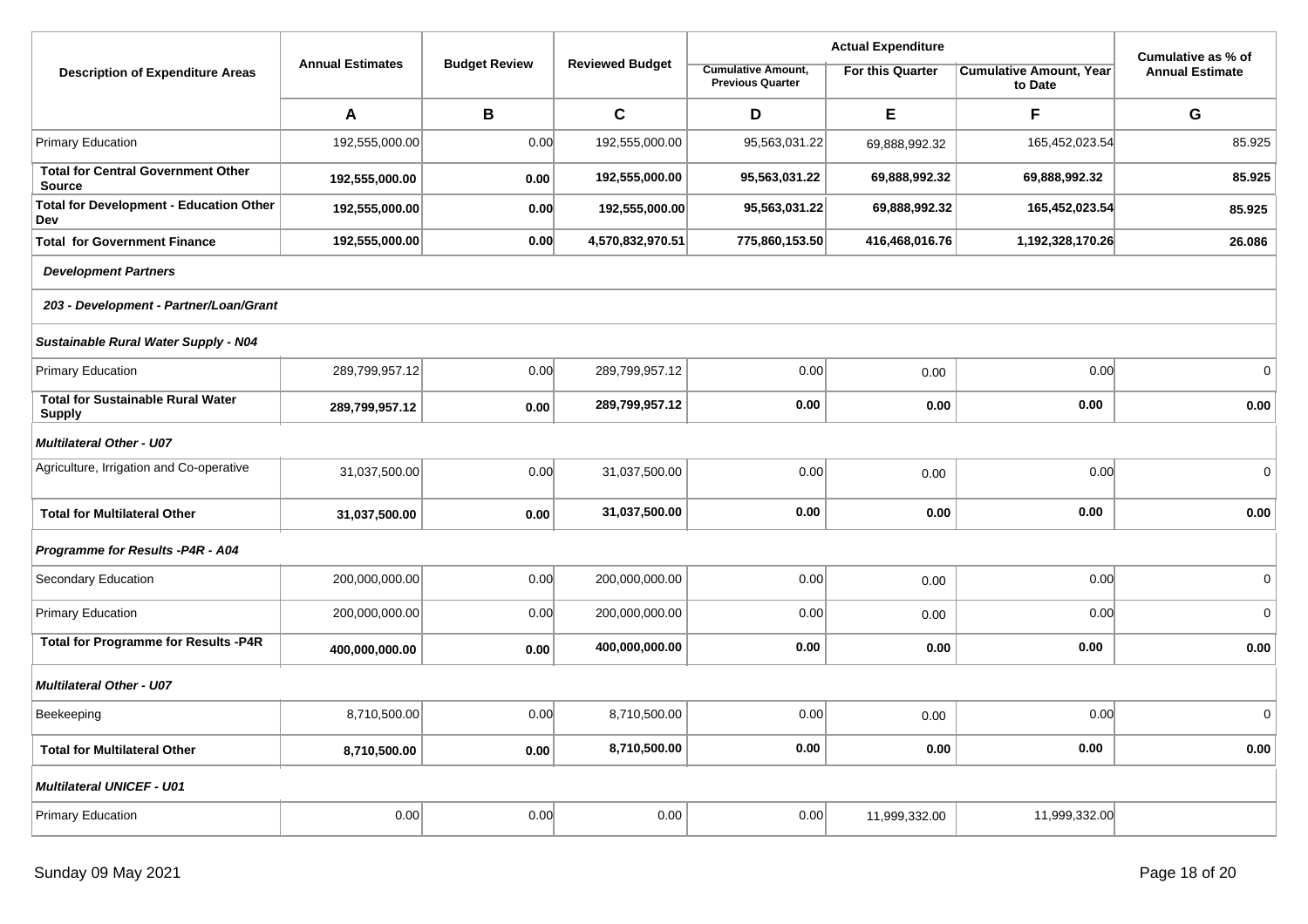|                                                                    |                         |                      |                        |                                                      | Cumulative as % of |                                           |                        |  |  |  |
|--------------------------------------------------------------------|-------------------------|----------------------|------------------------|------------------------------------------------------|--------------------|-------------------------------------------|------------------------|--|--|--|
| <b>Description of Expenditure Areas</b>                            | <b>Annual Estimates</b> | <b>Budget Review</b> | <b>Reviewed Budget</b> | <b>Cumulative Amount,</b><br><b>Previous Quarter</b> | For this Quarter   | <b>Cumulative Amount, Year</b><br>to Date | <b>Annual Estimate</b> |  |  |  |
|                                                                    | A                       | B                    | $\mathbf c$            | D                                                    | E                  | F                                         | G                      |  |  |  |
| <b>Total for Multilateral UNICEF</b>                               | 0.00                    | 0.00                 | 0.00                   | 0.00                                                 | 11,999,332.00      | 11,999,332.00                             | 1.645                  |  |  |  |
| <b>Total for Development -</b><br><b>Partner/Loan/Grant</b>        | 729,547,957.12          | 0.00                 | 729,547,957.12         | 0.00                                                 | 11,999,332.00      | 11,999,332.00                             | 1.645                  |  |  |  |
| 107 - Development - Health Sector Basket Fund                      |                         |                      |                        |                                                      |                    |                                           |                        |  |  |  |
| Health Sector Basket Fund - HSBF - Z01                             |                         |                      |                        |                                                      |                    |                                           |                        |  |  |  |
| Health                                                             | 1,087,055,939.75        | 0.00                 | 1,087,055,939.75       | 25,406,014.50                                        | 283,994,909.28     | 309,400,923.78                            | 28.462                 |  |  |  |
| <b>Total for Health Sector Basket Fund -</b><br><b>HSBF</b>        | 1,087,055,939.75        | 0.00                 | 1,087,055,939.75       | 25,406,014.50                                        | 283,994,909.28     | 283,994,909.28                            | 28.462                 |  |  |  |
| <b>Total for Development - Health Sector</b><br><b>Basket Fund</b> | 1,087,055,939.75        | 0.00                 | 1,087,055,939.75       | 25,406,014.50                                        | 283,994,909.28     | 309,400,923.78                            | 28.462                 |  |  |  |
| 203 - Development - Partner/Loan/Grant                             |                         |                      |                        |                                                      |                    |                                           |                        |  |  |  |
| <b>Multilateral UNICEF - U01</b>                                   |                         |                      |                        |                                                      |                    |                                           |                        |  |  |  |
| Planning, Statistics and Monitoring                                | 0.00                    | 0.00                 | 0.00                   | 0.00                                                 | 69,070,502.00      | 69,070,502.00                             |                        |  |  |  |
| Health                                                             | 0.00                    | 0.00                 | 0.00                   | 76,792,054.00                                        | 775,404.00         | 77,567,458.00                             |                        |  |  |  |
| <b>Total for Multilateral UNICEF</b>                               | 0.00                    | 0.00                 | 0.00                   | 76,792,054.00                                        | 69,845,906.00      | 69,845,906.00                             |                        |  |  |  |
| Global Fund - G01                                                  |                         |                      |                        |                                                      |                    |                                           |                        |  |  |  |
| Health                                                             | 8,835,000.00            | 0.00                 | 8,835,000.00           | 0.00                                                 | 7,400,627.00       | 7,400,627.00                              | 83.765                 |  |  |  |
| <b>Total for Global Fund</b>                                       | 8,835,000.00            | 0.00                 | 8,835,000.00           | 0.00                                                 | 7,400,627.00       | 7,400,627.00                              | 1,743.504              |  |  |  |
| <b>Multilateral Other - U07</b>                                    |                         |                      |                        |                                                      |                    |                                           |                        |  |  |  |
| Livestock and Fisheries                                            | 20,000,000.00           | 0.00                 | 20,000,000.00          | 0.00                                                 | 0.00               | 0.00                                      | $\Omega$               |  |  |  |
| <b>Total for Multilateral Other</b>                                | 20,000,000.00           | 0.00                 | 20,000,000.00          | 0.00                                                 | 0.00               | 0.00                                      | 534.207                |  |  |  |
| <b>Multilateral UNICEF - U01</b>                                   |                         |                      |                        |                                                      |                    |                                           |                        |  |  |  |
| Health                                                             | 248,680,000.00          | 0.00                 | 248,680,000.00         | 0.00                                                 | 0.00               | 0.00                                      | $\mathbf 0$            |  |  |  |
| <b>Total for Multilateral UNICEF</b>                               | 248,680,000.00          | 0.00                 | 248,680,000.00         | 0.00                                                 | 0.00               | 0.00                                      | 55.506                 |  |  |  |